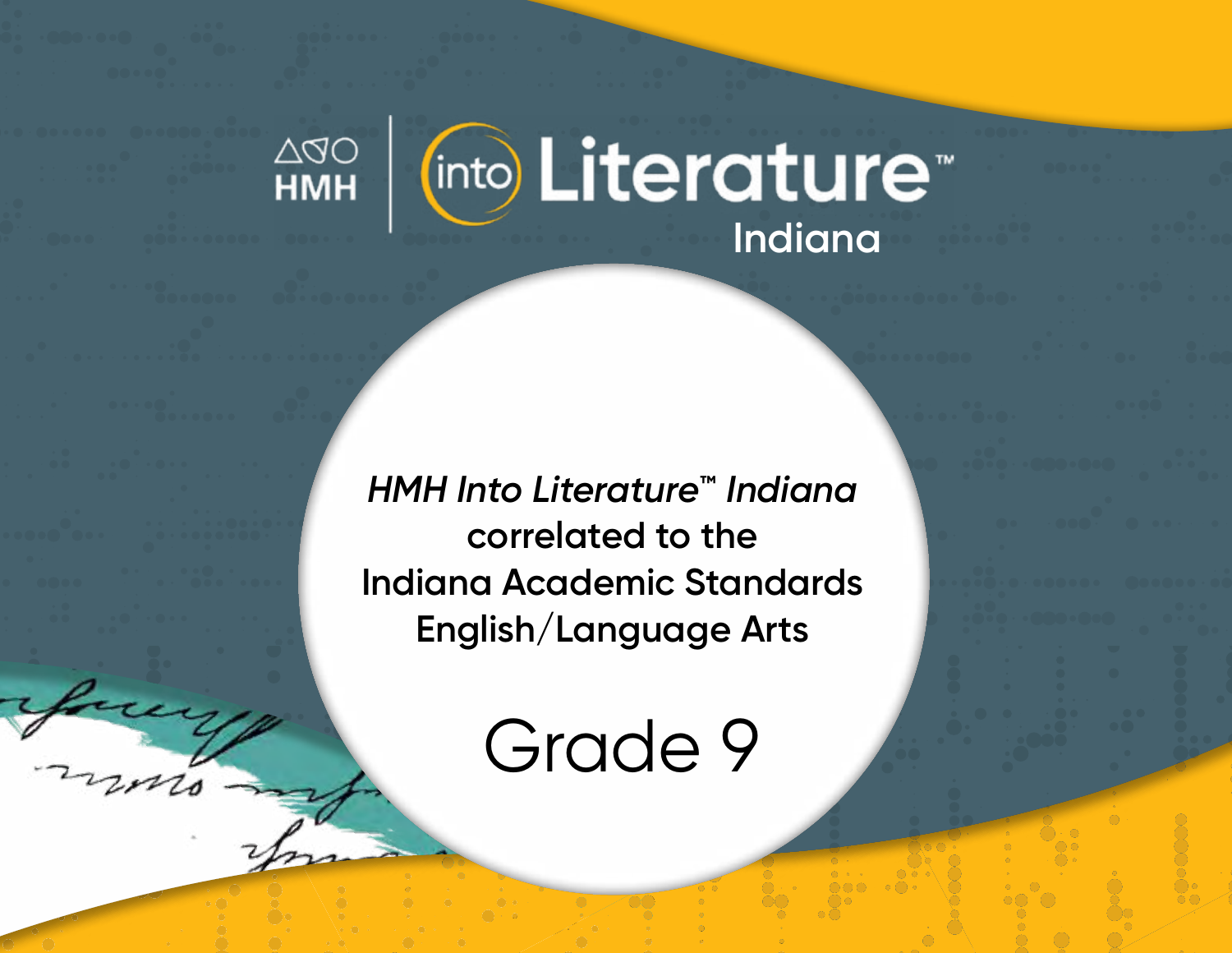## **Houghton Mifflin Harcourt** *Into Literature* **© 2020**

## **correlated to the**

## **Indiana Academic Standards English/Language Arts Grade 9**

| <b>Standard</b>                                                                                                                                                                                                  | <b>Description</b>                                                                                                                                                                                                                                                                                                                                                                  | <b>Citations</b>                                                                                                                                                                                                                                                                         |  |  |
|------------------------------------------------------------------------------------------------------------------------------------------------------------------------------------------------------------------|-------------------------------------------------------------------------------------------------------------------------------------------------------------------------------------------------------------------------------------------------------------------------------------------------------------------------------------------------------------------------------------|------------------------------------------------------------------------------------------------------------------------------------------------------------------------------------------------------------------------------------------------------------------------------------------|--|--|
|                                                                                                                                                                                                                  | <b>READING: Literature</b>                                                                                                                                                                                                                                                                                                                                                          |                                                                                                                                                                                                                                                                                          |  |  |
|                                                                                                                                                                                                                  | <b>RL.1: LEARNING OUTCOME FOR READING LITERATURE</b>                                                                                                                                                                                                                                                                                                                                |                                                                                                                                                                                                                                                                                          |  |  |
|                                                                                                                                                                                                                  | Read and comprehend a variety of literature independently and proficiently                                                                                                                                                                                                                                                                                                          |                                                                                                                                                                                                                                                                                          |  |  |
| <b>Learning Outcome</b>                                                                                                                                                                                          |                                                                                                                                                                                                                                                                                                                                                                                     |                                                                                                                                                                                                                                                                                          |  |  |
| $9-10.RL.1$                                                                                                                                                                                                      | Read a variety of literature within a range of complexity<br>appropriate for grades 9-10. By the end of grade 9,<br>students interact with texts proficiently and independently<br>at the low end of the range and with scaffolding as needed<br>for texts at the high end of the range. By the end of grade<br>10, students interact with texts proficiently and<br>independently. | SE:<br>33–43, 47–53, 117–125, 129–135, 170–181, 214–223, 226–235, 276–<br>281, 282-391, 394-405, 418-433, 449-455, 494-521, 552-561                                                                                                                                                      |  |  |
| <b>RL.2: STANDARD 2: KEY IDEAS AND TEXTUAL SUPPORT</b><br>Build comprehension and appreciation of literature by analyzing, inferring, and drawing conclusions about literary elements, themes, and central ideas |                                                                                                                                                                                                                                                                                                                                                                                     |                                                                                                                                                                                                                                                                                          |  |  |
| <b>Key Ideas and Support</b>                                                                                                                                                                                     |                                                                                                                                                                                                                                                                                                                                                                                     |                                                                                                                                                                                                                                                                                          |  |  |
| $9-10.RL.2.1$                                                                                                                                                                                                    | Cite strong and thorough textual evidence to support<br>analysis of what a text says explicitly as well as inferences<br>and interpretations drawn from the text.                                                                                                                                                                                                                   | SE:<br>42, 52, 124, 134, 173, 176, 180, 222, 232, 280, 293, 312, 334, 352,<br>360, 374, 390, 402, 404, 421, 424–425, 428, 432, 454, 499, 520, 558                                                                                                                                        |  |  |
| $9-10.RL.2.2$                                                                                                                                                                                                    | Analyze in detail the development of two or more themes<br>or central ideas over the course of a work of literature,<br>including how they emerge and are shaped and refined by<br>specific details.                                                                                                                                                                                | SE:<br>33 34, 37 38, 40 42, 73, 117, 120, 124, 157, 170 - 171, 173, 176, 178 -<br>180, 214–215, 222, 223, 225, 226–227, 229, 234–235, 237, 286, 312,<br>333, 390, 393, 398, 401, 402, 404, 407, 418-419, 421, 428, 430, 432,<br>481, 494–495, 496, 499-500, 509, 516, 520, 552, 558, 563 |  |  |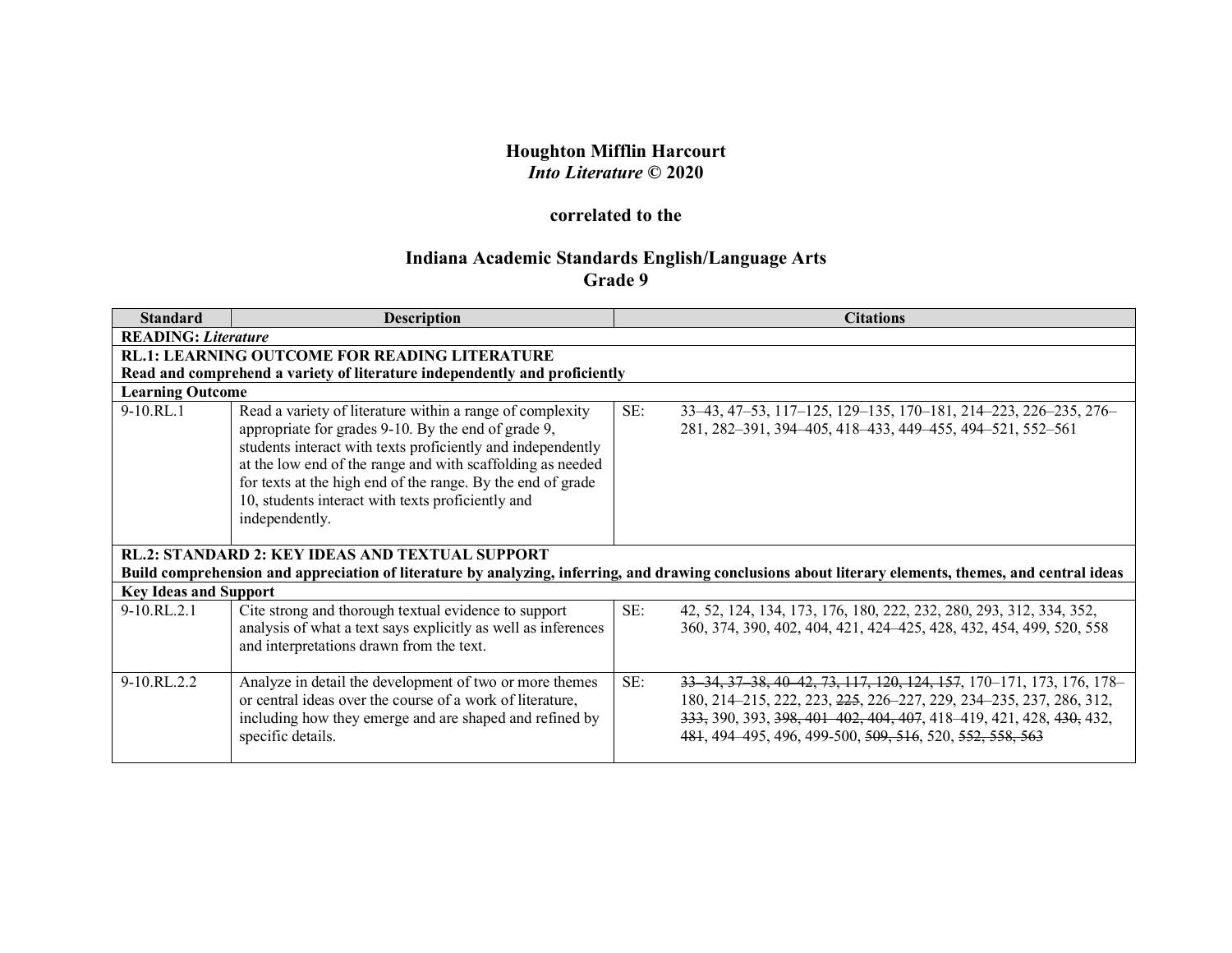| <b>Standard</b> | <b>Description</b>                                                                                                                                                                                                                                                               |     | <b>Citations</b>                                                                                                                                                                              |
|-----------------|----------------------------------------------------------------------------------------------------------------------------------------------------------------------------------------------------------------------------------------------------------------------------------|-----|-----------------------------------------------------------------------------------------------------------------------------------------------------------------------------------------------|
| 9-10.RL.2.3     | Analyze how dynamic characters (e.g., those with multiple<br>or conflicting motivations) develop over the course of a<br>text, interact with other characters, and advance the plot or<br>develop the theme.                                                                     | SE: | 33, 37, 40, 173, 215, 219-220, 222, 234-235, 296, 300, 308, 312, 331,<br>334, 339, 349, 354, 356, 358, 360, 366, 374, 376, 379, 380, 385, 386,<br>390, 419, 429, 430, 432, 495, 499, 509, 515 |
| 9-10.RL.2.4     | Students are expected to build upon and continue applying concepts learned previously.                                                                                                                                                                                           |     |                                                                                                                                                                                               |
|                 | <b>RL.3: STRUCTURAL ELEMENTS AND ORGANIZATION</b><br>Build comprehension and appreciation of literature, using knowledge of literary structure and point of view                                                                                                                 |     |                                                                                                                                                                                               |
|                 | <b>Structural Elements and Organization</b>                                                                                                                                                                                                                                      |     |                                                                                                                                                                                               |
| 9-10.RL.3.1     | Analyze and evaluate how an author's choices concerning<br>how to structure a work of literature, order events within it<br>(e.g., <i>parallel episodes</i> ), and manipulate time (e.g.,<br>pacing, flashbacks) create such effects as mystery,<br>tension, or surprise.        | SE: | 33, 36, 42, 117-118, 121, 124, 215-216, 220, 285-286, 290, 310, 312,<br>316, 319, 351, 360, 366, 374, 379, 390, 421, 424, 506                                                                 |
| 9-10.RL.3.2     | Analyze how the author creates such effects as suspense<br>or humor through differences in the points of view of the<br>characters and the reader (e.g., created through the use of<br>dramatic irony).                                                                          | SE: | 117, 282, 285, 319, 351, 361, 374                                                                                                                                                             |
|                 | <b>RL.4: SYNTHESIS AND CONNECTION OF IDEAS</b>                                                                                                                                                                                                                                   |     |                                                                                                                                                                                               |
|                 |                                                                                                                                                                                                                                                                                  |     | Build comprehension and appreciation of literature by connecting various literary works and analyzing how medium and interpretation impact                                                    |
| meaning         |                                                                                                                                                                                                                                                                                  |     |                                                                                                                                                                                               |
|                 | <b>Synthesis and Connection of Ideas</b>                                                                                                                                                                                                                                         |     |                                                                                                                                                                                               |
| 9-10.RL.4.1     | Analyze Multiple interpretations of a story, play, or poem,<br>evaluating how each version interprets the source text.                                                                                                                                                           | SE: | 47-52, 276-280, 390                                                                                                                                                                           |
| $9-10.RL.4.2$   | Analyze and evaluate how works of literary or cultural<br>significance (American, English, or world) draw on<br>themes, patterns of events, or character types from myths,<br>traditional stories, or religious works, including describing<br>how the material is rendered new. | SE: | 35-42, 276-280, 283, 325, 390                                                                                                                                                                 |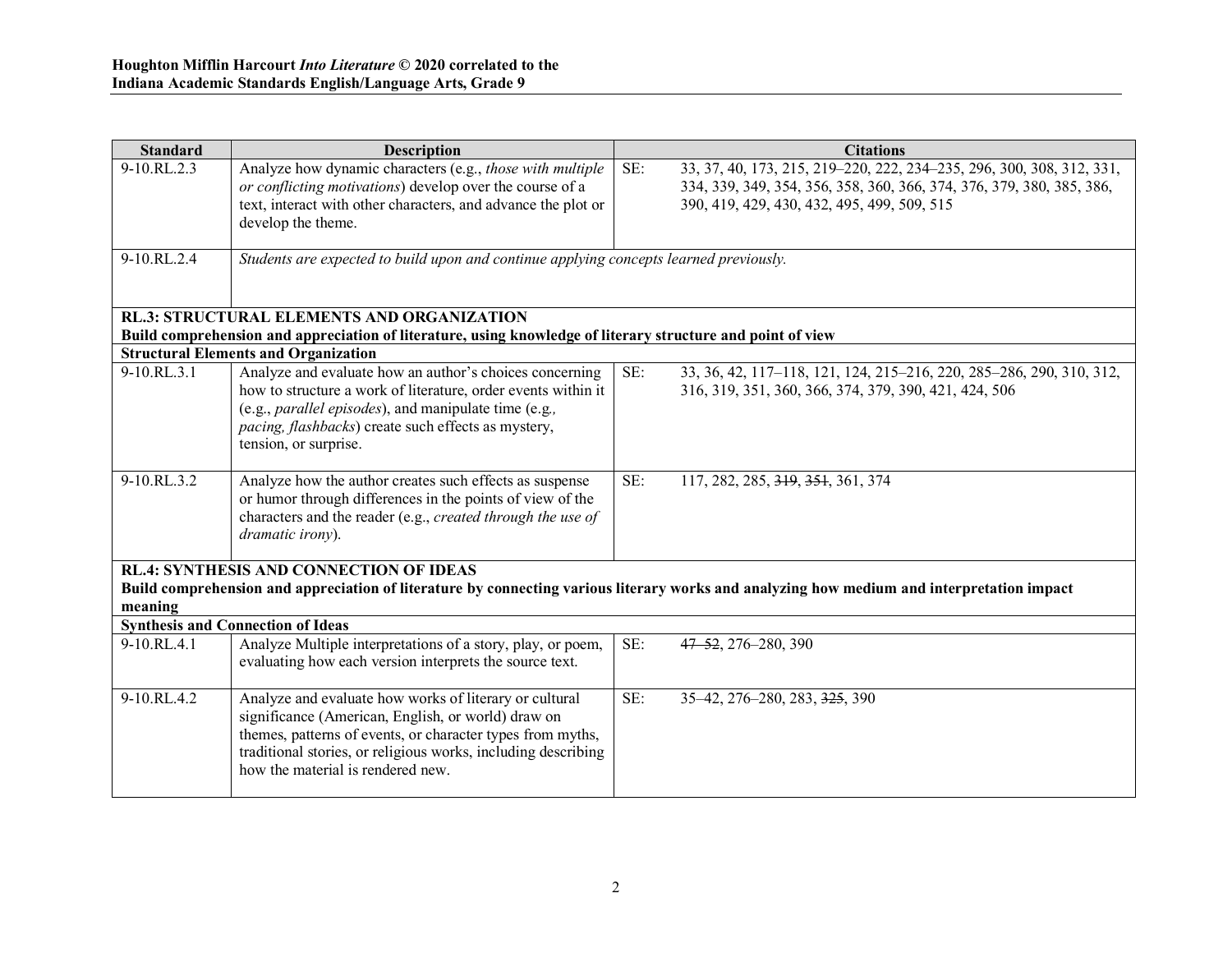| <b>Standard</b>                       | <b>Description</b>                                                                                                                                                                                                                                                                                                                                                                  |     | <b>Citations</b>                                                                                                                                                                                                                                                                                        |
|---------------------------------------|-------------------------------------------------------------------------------------------------------------------------------------------------------------------------------------------------------------------------------------------------------------------------------------------------------------------------------------------------------------------------------------|-----|---------------------------------------------------------------------------------------------------------------------------------------------------------------------------------------------------------------------------------------------------------------------------------------------------------|
| <b>READING: Nonfiction</b>            |                                                                                                                                                                                                                                                                                                                                                                                     |     |                                                                                                                                                                                                                                                                                                         |
|                                       | <b>RN.1: LEARNING OUTCOME FOR READING NONFICTION</b>                                                                                                                                                                                                                                                                                                                                |     |                                                                                                                                                                                                                                                                                                         |
|                                       | Read and comprehend a variety of nonfiction independently and proficiently                                                                                                                                                                                                                                                                                                          |     |                                                                                                                                                                                                                                                                                                         |
| <b>Learning Outcome</b>               |                                                                                                                                                                                                                                                                                                                                                                                     |     |                                                                                                                                                                                                                                                                                                         |
| 9-10.RN.1                             | Read a variety of nonfiction within a range of complexity<br>appropriate for grades 9-10. By the end of grade 9,<br>students interact with texts proficiently and independently<br>at the low end of the range and with scaffolding as needed<br>for texts at the high end of the range. By the end of grade<br>10, students interact with texts proficiently and<br>independently. | SE: | 2–13, 17–29, 54–61, 70–71, 73, 84–97, 105–113, 136–143, 146–155,<br>185-195, 199-207, 237, 248-261, 265-273, 437-445, 456-465, 466-<br>475, 478–479, 481, 525–532, 536–548, 560–561, 563                                                                                                                |
|                                       | RN.2: KEY IDEAS AND TEXTUAL SUPPORT                                                                                                                                                                                                                                                                                                                                                 |     |                                                                                                                                                                                                                                                                                                         |
|                                       | Extract and construct meaning from nonfiction texts using a range of comprehension skills                                                                                                                                                                                                                                                                                           |     |                                                                                                                                                                                                                                                                                                         |
| <b>Key Ideas and Textural Support</b> |                                                                                                                                                                                                                                                                                                                                                                                     |     |                                                                                                                                                                                                                                                                                                         |
| $9-10$ . RN. $2.1$                    | Cite strong and thorough textual evidence to support<br>analysis of what a text says explicitly as well as inferences<br>and interpretations drawn from the text.                                                                                                                                                                                                                   | SE: | 12, 28, 60, 70–71, 96, 110, 112, 142, 152, 154–155, 194, 206, 260,<br>272, 444, 474, 478-479, 532, 548, 560-561                                                                                                                                                                                         |
| 9-10.RN.2.2                           | Analyze in detail the development of two or more central<br>ideas over the course of a text, including how they interact<br>and build on one another to provide a complex analysis.                                                                                                                                                                                                 | SE: | 5, 7, 10, 11, 12, 17, 24, 27–28, 55–56, 60, 61, 63, 87–88, 90, 92, 94,<br>96, 99, 105-106, 108-109, 112, 136-137, 140-142, 146, 150, 152,<br>154, 185 186, 190 191, 194, 199 202, 201, 204 206, 251, 253 254,<br>260, 265, 269, 271, 272, 437, 441, 444, 525, 527, 530, 532, 537, 539,<br>541, 548, 560 |
| 9-10.RN.2.3                           | Analyze how the author unfolds an analysis or series of<br>ideas or events, including the order in which the points are<br>made, how they are introduced and developed, and the<br>connections that are drawn between them.                                                                                                                                                         | SE: | 5, 7, 10, 12, 17, 24, 27–28, 56–58, 60, 87, 90, 92, 94, 96, 105–106,<br>108-109, 112, 136-137, 140-142, 146, 150, 152, 154, 185-186, 190-<br>191, 194, 199-202, 204-206, 251, 253-254, 260, 265, 269, 271-272,<br>437-441, 444, 525, 527, 530, 532, 537, 539, 541, 548, 560                             |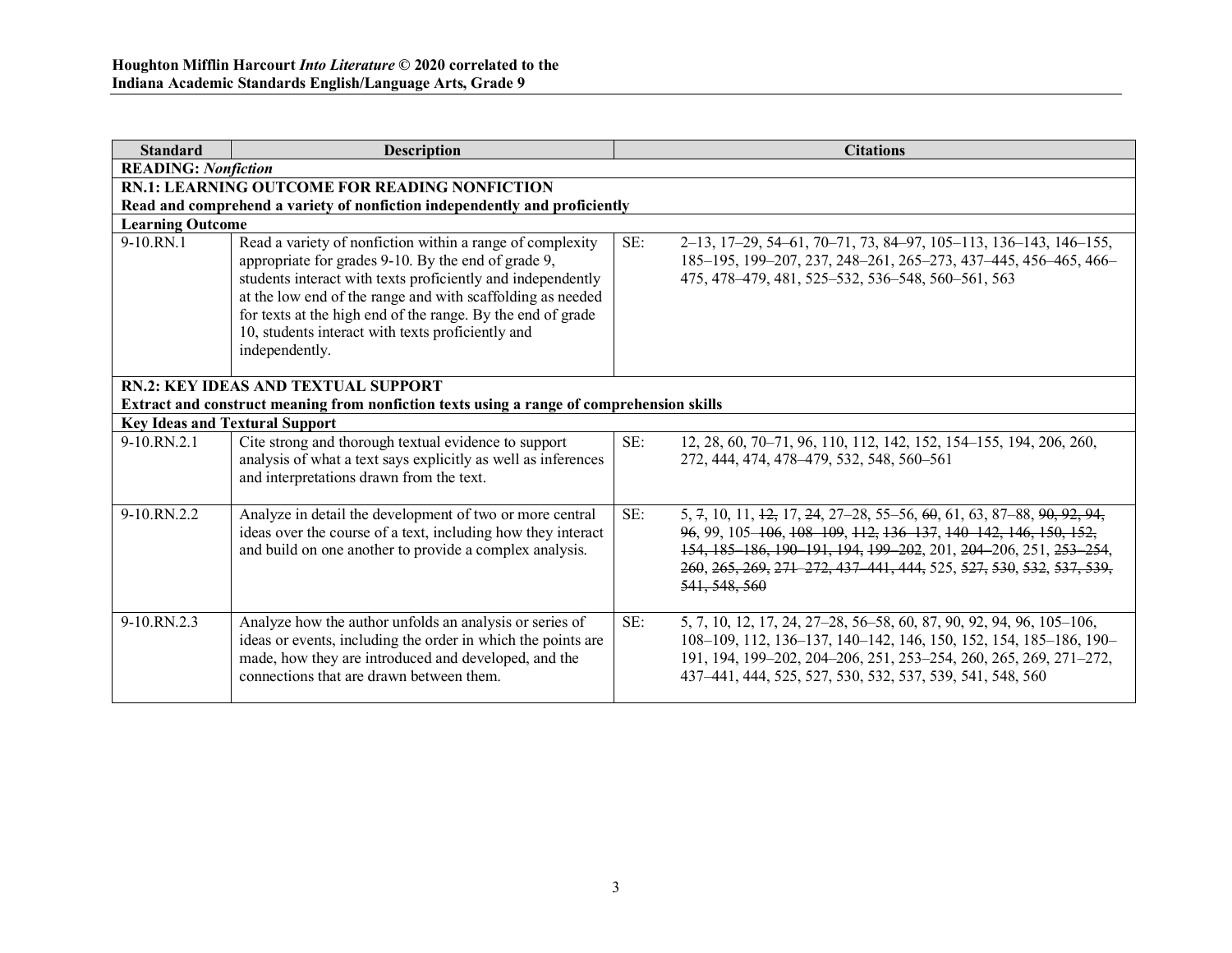| <b>Standard</b>                                                                                                                                         | <b>Description</b>                                                                                                                                                                                                    | <b>Citations</b>                                                                                                                                                                                                                                                                   |  |  |  |
|---------------------------------------------------------------------------------------------------------------------------------------------------------|-----------------------------------------------------------------------------------------------------------------------------------------------------------------------------------------------------------------------|------------------------------------------------------------------------------------------------------------------------------------------------------------------------------------------------------------------------------------------------------------------------------------|--|--|--|
|                                                                                                                                                         | <b>RN.3: STRUCTURAL ELEMENTS AND ORGANIZATION</b>                                                                                                                                                                     |                                                                                                                                                                                                                                                                                    |  |  |  |
|                                                                                                                                                         | Build understanding of nonfiction text, using knowledge of structural organization and author's purpose and message                                                                                                   |                                                                                                                                                                                                                                                                                    |  |  |  |
|                                                                                                                                                         | <b>Structural Elements and Organization</b>                                                                                                                                                                           |                                                                                                                                                                                                                                                                                    |  |  |  |
| $9-10$ . RN. 3.1                                                                                                                                        | Students are expected to build upon and continue applying concepts learned previously.                                                                                                                                |                                                                                                                                                                                                                                                                                    |  |  |  |
| 9-10.RN.3.2                                                                                                                                             | Analyze in detail how an author's ideas or claims are<br>developed and refined by particular sentences, paragraphs,<br>or larger portions of a text.                                                                  | SE:<br>5, 7, 10, 12, 17, 24, 27–28, 56–58, 60, 87, 90, 92, 94, 96, 105–106,<br>108-109, 112, 136-137, 140-142, 146, 150, 152, 154, 185-186, 190-<br>191, 194, 199-202, 204-206, 251, 253-254, 260, 265, 269, 271-272,<br>437-441, 444, 525, 527, 530, 532, 537, 539, 541, 548, 560 |  |  |  |
| 9-10.RN.3.3                                                                                                                                             | Determine an author's perspective or purpose in a text,<br>and analyze how an author uses rhetoric to advance that<br>perspective or purpose.                                                                         | SE:<br>7, 12, 17-18, 24, 27-28, 55-58, 60, 85, 87, 90, 92, 94-96, 137-138,<br>140-142, 154, 265, 270, 437-440, 442, 444, 456-457, 459, 466, 474,<br>478-479, 525, 527, 532, 538, 541, 560                                                                                          |  |  |  |
|                                                                                                                                                         | <b>RN.4: SYNTHESIS AND CONNECTION OF IDEAS</b>                                                                                                                                                                        |                                                                                                                                                                                                                                                                                    |  |  |  |
| Build understanding of nonfiction texts by evaluating specific claims and synthesizing and connecting ideas<br><b>Synthesis and Connection of Ideas</b> |                                                                                                                                                                                                                       |                                                                                                                                                                                                                                                                                    |  |  |  |
| 9-10.RN.4.1                                                                                                                                             | Delineate and evaluate the argument and specific claims in<br>a text, assessing whether the reasoning is valid and the<br>evidence is relevant and sufficient; identify false<br>statements and fallacious reasoning. | SE:<br>5, 7-10, 12, 87, 90, 95-96, 185-186, 190-191, 193-194, 199-201,<br>204-206, 437-444, 525, 527, 530-532                                                                                                                                                                      |  |  |  |
| 9-10.RN.4.2                                                                                                                                             | Analyze various accounts of a subject told in different<br>mediums (e.g., a person's life story in both print and<br>multimedia), determining which details are emphasized in<br>each account.                        | SE:<br>54-57, 60-61, 64-65, 67-71, 136-137, 139-142, 146-147, 149-152,<br>154-155, 536-537, 539, 541, 548, 552-553, 555, 557-558, 560-561                                                                                                                                          |  |  |  |
| 9-10.RN.4.3                                                                                                                                             | Analyze seminal U.S. and world documents of historical<br>and literary significance, including how they address<br>related themes and concepts.                                                                       | SE:<br>55-58, 60-61, 70-71, 84-85, 87-90, 92-94, 96-97                                                                                                                                                                                                                             |  |  |  |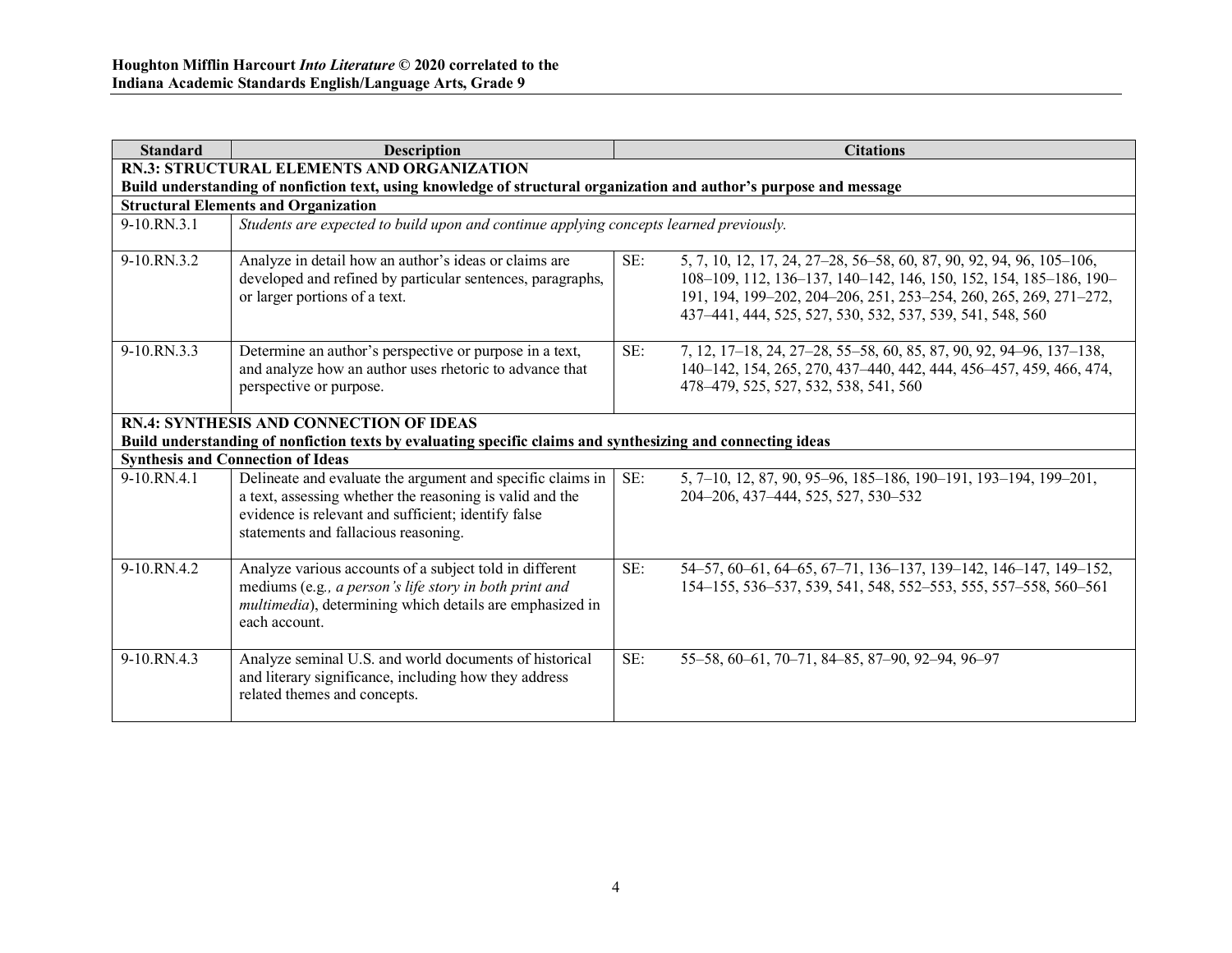| <b>Standard</b>            | <b>Description</b>                                                                                                                                                                                                                                                                | <b>Citations</b>                                                                                                                                                                                                                                                                                                                                                                                                                                                                                                                                            |  |  |  |
|----------------------------|-----------------------------------------------------------------------------------------------------------------------------------------------------------------------------------------------------------------------------------------------------------------------------------|-------------------------------------------------------------------------------------------------------------------------------------------------------------------------------------------------------------------------------------------------------------------------------------------------------------------------------------------------------------------------------------------------------------------------------------------------------------------------------------------------------------------------------------------------------------|--|--|--|
| <b>READING: Vocabulary</b> |                                                                                                                                                                                                                                                                                   |                                                                                                                                                                                                                                                                                                                                                                                                                                                                                                                                                             |  |  |  |
|                            | <b>RV.1: LEARNING OUTCOME FOR READING VOCABULARY</b>                                                                                                                                                                                                                              |                                                                                                                                                                                                                                                                                                                                                                                                                                                                                                                                                             |  |  |  |
|                            | Acquire, refine, and apply vocabulary using various strategies and sources                                                                                                                                                                                                        |                                                                                                                                                                                                                                                                                                                                                                                                                                                                                                                                                             |  |  |  |
| <b>Learning Outcome</b>    |                                                                                                                                                                                                                                                                                   |                                                                                                                                                                                                                                                                                                                                                                                                                                                                                                                                                             |  |  |  |
| 9-10.RV.1                  | Acquire and use accurately general academic and content-<br>specific words and phrases at the college and career<br>readiness level; demonstrate independence in gathering<br>vocabulary knowledge when considering a word or phrase<br>important to comprehension or expression. | SE:<br>1, 7–9, 13–14, 20–21, 27, 29–30, 35, 37–40, 43–44, 53, 57–58, 61–62,<br>69, 78, 83, 90-92, 97-98, 103, 108-109, 113-114, 120, 122, 125-126,<br>135, 140-141, 143-144, 153, 162, 169, 176-178, 181, 189, 191, 195,<br>202, 205, 207, 213, 217-218, 223, 233, 242, 182, 196, 208, 224, 242,<br>247, 253-254, 256-257, 259, 261-262, 267-269, 273-274, 281, 391-<br>392, 403, 412, 417, 428-429, 433-434, 440-441, 445-446, 455, 460,<br>462-464, 467, 473, 475-476, 486, 489, 493, 521, 527-529, 533-534,<br>541-543, 545, 547, 549-550, 559, 568, 572 |  |  |  |
|                            | <b>RV.2: VOCABULARY BUILDING</b>                                                                                                                                                                                                                                                  |                                                                                                                                                                                                                                                                                                                                                                                                                                                                                                                                                             |  |  |  |
|                            | Build and refine vocabulary by using strategies to determine and clarify words and understand their relationships                                                                                                                                                                 |                                                                                                                                                                                                                                                                                                                                                                                                                                                                                                                                                             |  |  |  |
| <b>Vocabulary Building</b> |                                                                                                                                                                                                                                                                                   |                                                                                                                                                                                                                                                                                                                                                                                                                                                                                                                                                             |  |  |  |
| 9-10.RV.2.1                | Use context to determine or clarify the meaning of words<br>and phrases                                                                                                                                                                                                           | SE:<br>3, 62, 114, 182, 187, 192, 196, 208, 224, 249, 257, 262, 274, 434, 446,<br>476, 550                                                                                                                                                                                                                                                                                                                                                                                                                                                                  |  |  |  |
|                            |                                                                                                                                                                                                                                                                                   | Vocabulary Studio: Using Context Clues                                                                                                                                                                                                                                                                                                                                                                                                                                                                                                                      |  |  |  |
| 9-10.RV.2.2                | Students are expected to build upon and continue applying concepts learned previously.                                                                                                                                                                                            |                                                                                                                                                                                                                                                                                                                                                                                                                                                                                                                                                             |  |  |  |
| 9-10.RV.2.3                | Analyze nuances in the meaning of words with similar<br>denotations.                                                                                                                                                                                                              | SE:<br>30, 130, 144, 272, 449, 474                                                                                                                                                                                                                                                                                                                                                                                                                                                                                                                          |  |  |  |
|                            |                                                                                                                                                                                                                                                                                   | Vocabulary Studio: Denotation and Connotation                                                                                                                                                                                                                                                                                                                                                                                                                                                                                                               |  |  |  |
| 9-10.RV.2.4                | Identify and correctly use patterns of word changes that<br>indicate different meanings or parts of speech (e.g.,<br>analyze, analysis, analytical; advocate, advocacy).                                                                                                          | SE:<br>14, 126, 196, 434<br>Vocabulary Studio<br>Analyzing Word Structure<br>$\bullet$<br>Common Roots, Prefixes, and Suffixes                                                                                                                                                                                                                                                                                                                                                                                                                              |  |  |  |
| 9-10.RV.2.5                | Select appropriate general and specialized reference<br>materials, both print and digital, to find the pronunciation<br>of a word or determine or clarify its precise meaning, part<br>of speech, or etymology.                                                                   | 1, 44, 83, 114, 169, 182, 208, 224, 247, 249, 274, 417, 422, 434, 446,<br>SE:<br>476, 493, 522, 534, 550<br>Vocabulary Studio<br><b>Using Reference Sources</b><br>$\bullet$<br>Specialized Vocabulary<br>$\bullet$                                                                                                                                                                                                                                                                                                                                         |  |  |  |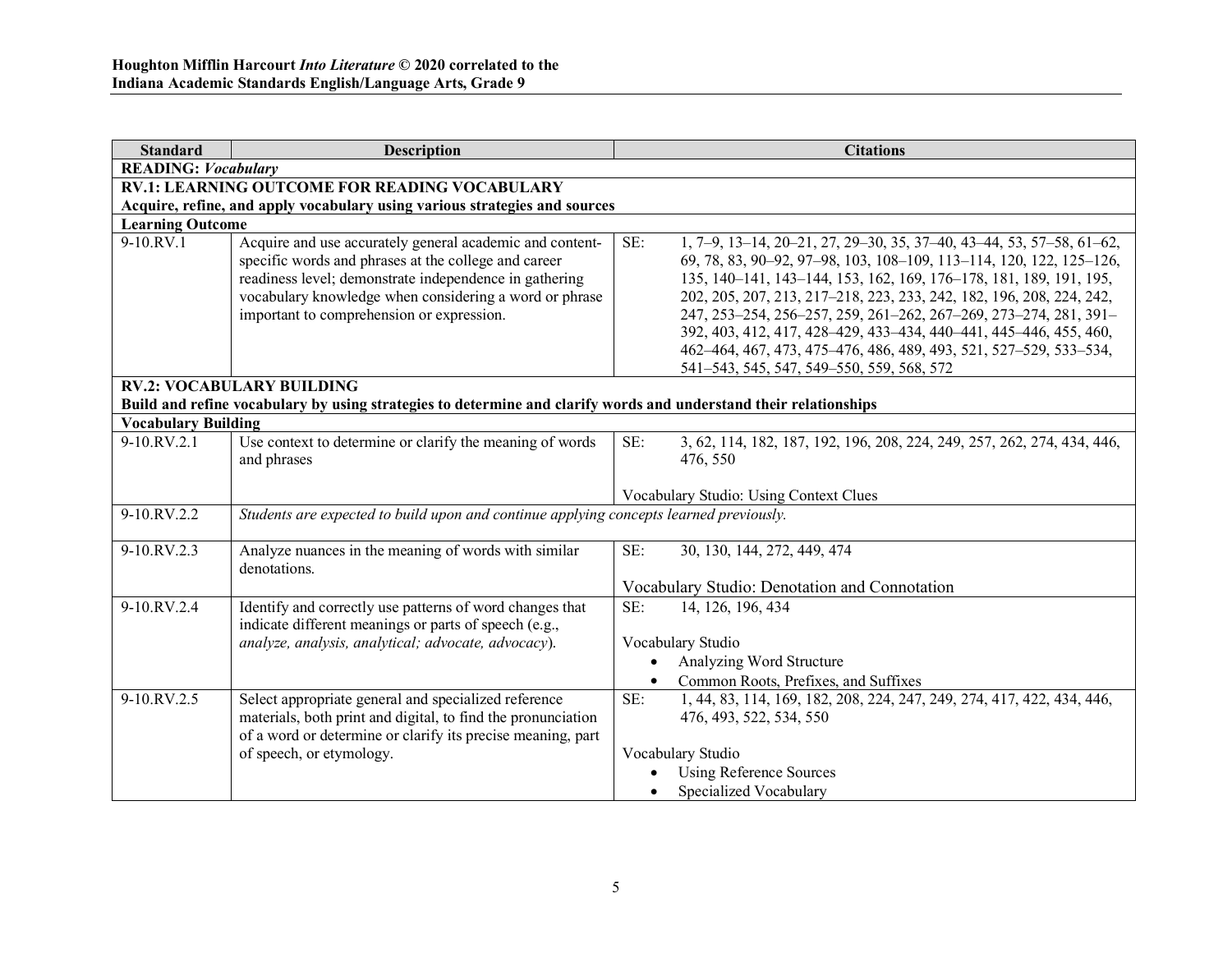| <b>Standard</b>         | <b>Description</b>                                                                                                                                                                                                                                                                                                | <b>Citations</b>                                                                                                                                                                                                                       |  |  |  |
|-------------------------|-------------------------------------------------------------------------------------------------------------------------------------------------------------------------------------------------------------------------------------------------------------------------------------------------------------------|----------------------------------------------------------------------------------------------------------------------------------------------------------------------------------------------------------------------------------------|--|--|--|
|                         | <b>RV.3: VOCABULARY IN LITERATURE AND NONFICTION TEXTS</b>                                                                                                                                                                                                                                                        |                                                                                                                                                                                                                                        |  |  |  |
|                         |                                                                                                                                                                                                                                                                                                                   | Build comprehension and appreciation of literature and nonfiction texts by determining or clarifying figurative, connotative, and technical meanings                                                                                   |  |  |  |
|                         | <b>Vocabulary in Literature and Nonfiction Texts</b>                                                                                                                                                                                                                                                              |                                                                                                                                                                                                                                        |  |  |  |
| $9-10$ . RV. $3.1$      | Analyze the meaning of words and phrases as they are<br>used in works of literature, including figurative and<br>connotative meanings; analyze the impact of specific word<br>choices on meaning and tone, including words with<br>multiple meanings.                                                             | SE:<br>48, 50, 119, 130, 134, 182, 224, 227, 232, 234, 295, 309, 343, 379,<br>392, 397, 400, 402, 404, 421, 434, 449–450, 454, 500, 553, 556, 558                                                                                      |  |  |  |
| $9-10$ RV 3.2           | Determine the meaning of words and phrases as they are<br>used in a nonfiction text, including figurative, connotative,<br>and technical meanings; evaluate the effectiveness of<br>specific word choices on meaning and tone (e.g., how the<br>language of a court opinion differs from that of a<br>newspaper). | SE:<br>3, 17-19, 21-22, 26, 28, 30, 62, 87-88, 90, 92, 94, 96, 114, 119, 144,<br>187, 192, 194, 196, 206, 208, 249, 257, 262-263, 274, 440, 446, 456-<br>459, 464, 467, 469, 474, 476, 478-479, 550                                    |  |  |  |
| 9-10.RV.3.3             | Interpret figures of speech (e.g., <i>euphemism</i> , <i>oxymoron</i> ) in<br>context and analyze their role in the text.                                                                                                                                                                                         | SE:<br>7, 12, 17, 48, 50, 52, 87, 94, 222, 272, 285, 295, 320, 343, 379, 390,<br>404, 500, 553, 556, 558, 560                                                                                                                          |  |  |  |
| Writing                 |                                                                                                                                                                                                                                                                                                                   |                                                                                                                                                                                                                                        |  |  |  |
|                         | W.1: LEARNING OUTCOME FOR WRITING                                                                                                                                                                                                                                                                                 |                                                                                                                                                                                                                                        |  |  |  |
|                         | Write effectively for a variety of tasks, purposes, and audiences                                                                                                                                                                                                                                                 |                                                                                                                                                                                                                                        |  |  |  |
| <b>Learning Outcome</b> |                                                                                                                                                                                                                                                                                                                   |                                                                                                                                                                                                                                        |  |  |  |
| $9-10.W.1$              | Write routinely over a variety of time frames for a range<br>of tasks, purposes, and audiences; apply reading standards<br>to support analysis, reflection, and research by drawing<br>evidence from literature and nonfiction texts.                                                                             | Representative pages:<br>SE:<br>5-13, 29, 33-43, 69, 97, 105-113, 125, 129-134, 153, 158-164, 167,<br>170-181, 185-195, 207, 223, 238-245, 261, 265-272, 282-391455,<br>449-454, 456-479, 482-488, 491, 499-521, 536-548, 564-570, 573 |  |  |  |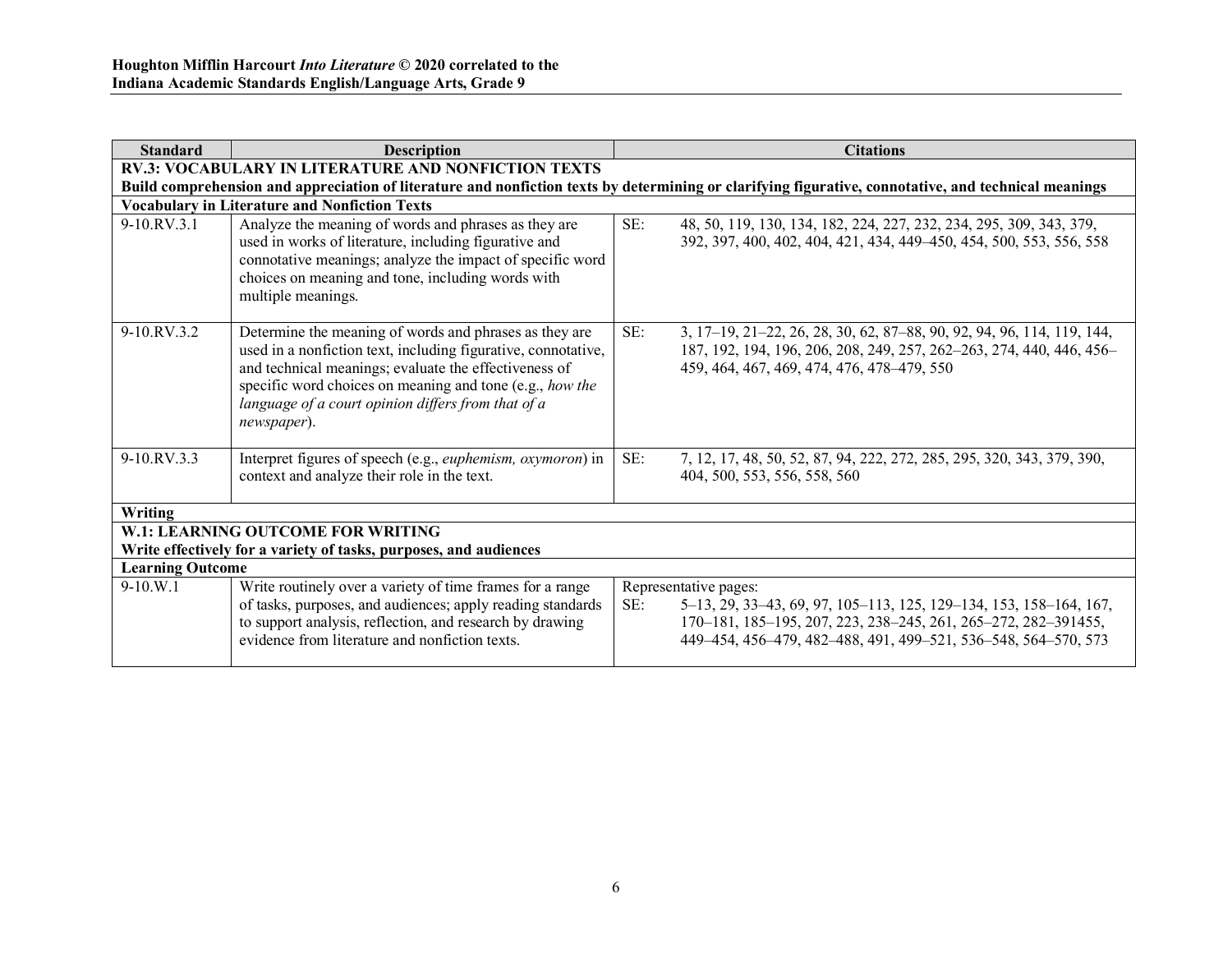| <b>Standard</b>            | <b>Description</b>                                                                                      | <b>Citations</b>                                                |  |
|----------------------------|---------------------------------------------------------------------------------------------------------|-----------------------------------------------------------------|--|
| W.2: HANDWRITING           |                                                                                                         |                                                                 |  |
|                            | Demonstrate the ability to write legibly                                                                |                                                                 |  |
| <b>Handwriting</b>         |                                                                                                         |                                                                 |  |
| 9-10.W.2                   | Students are expected to build upon and continue applying concepts learned previously.                  |                                                                 |  |
|                            |                                                                                                         |                                                                 |  |
| <b>W.3: WRITING GENRES</b> |                                                                                                         |                                                                 |  |
| Argumentative              | Develop and refine writing skills by writing for different purposes and to specific audiences or people |                                                                 |  |
| 9-10.W.3.1                 | Write arguments in a variety of forms that -                                                            |                                                                 |  |
|                            | Introduce precise claim(s), distinguish the claim(s) from                                               | SE:<br>153, 195, 482-488                                        |  |
|                            | alternate or opposing claims, and create an organization                                                |                                                                 |  |
|                            | that establishes clear relationships among claim(s),                                                    | Writing Studio: Writing Arguments                               |  |
|                            | counterclaims, reasons, and evidence.                                                                   | What is a Claim?<br>$\bullet$                                   |  |
|                            |                                                                                                         | Creating a Coherent Argument<br>$\bullet$                       |  |
|                            | Develop claim(s) and counterclaims fairly, supplying                                                    | SE:<br>195, 482, 484, 486, 488                                  |  |
|                            | evidence for each while pointing out the strengths and                                                  |                                                                 |  |
|                            | limitations of both in a manner that anticipates the                                                    | Writing Studio: Writing Arguments                               |  |
|                            | audience's knowledge level and concerns.                                                                | What is a Claim?<br>$\bullet$                                   |  |
|                            |                                                                                                         | Support: Reasons and Evidence<br>$\bullet$                      |  |
|                            |                                                                                                         | <b>Building Effective Support</b><br>$\bullet$                  |  |
|                            |                                                                                                         |                                                                 |  |
|                            | Use effective transitions to link the major sections of the                                             | SE:<br>482, 484-488                                             |  |
|                            | text, create cohesion, and clarify the relationships between                                            |                                                                 |  |
|                            | claim(s) and reasons, between reasons and evidence, and                                                 | Writing Studio: Writing Arguments: Creating a Coherent Argument |  |
|                            | between claim(s) and counterclaims.                                                                     |                                                                 |  |
|                            |                                                                                                         |                                                                 |  |
| $\bullet$                  | Establish and maintain a consistent style and tone                                                      | SE:<br>482, 484, 486-488                                        |  |
|                            | appropriate to purpose and audience.                                                                    |                                                                 |  |
|                            |                                                                                                         | Writing Studio: Writing Arguments: Formal Style                 |  |
|                            | Provide a concluding statement or section that follows                                                  | SE:<br>153, 482, 484, 486, 488                                  |  |
|                            | from and supports the argument presented.                                                               |                                                                 |  |
|                            |                                                                                                         | Writing Studio: Writing Argument: Concluding Your Argument      |  |
|                            |                                                                                                         |                                                                 |  |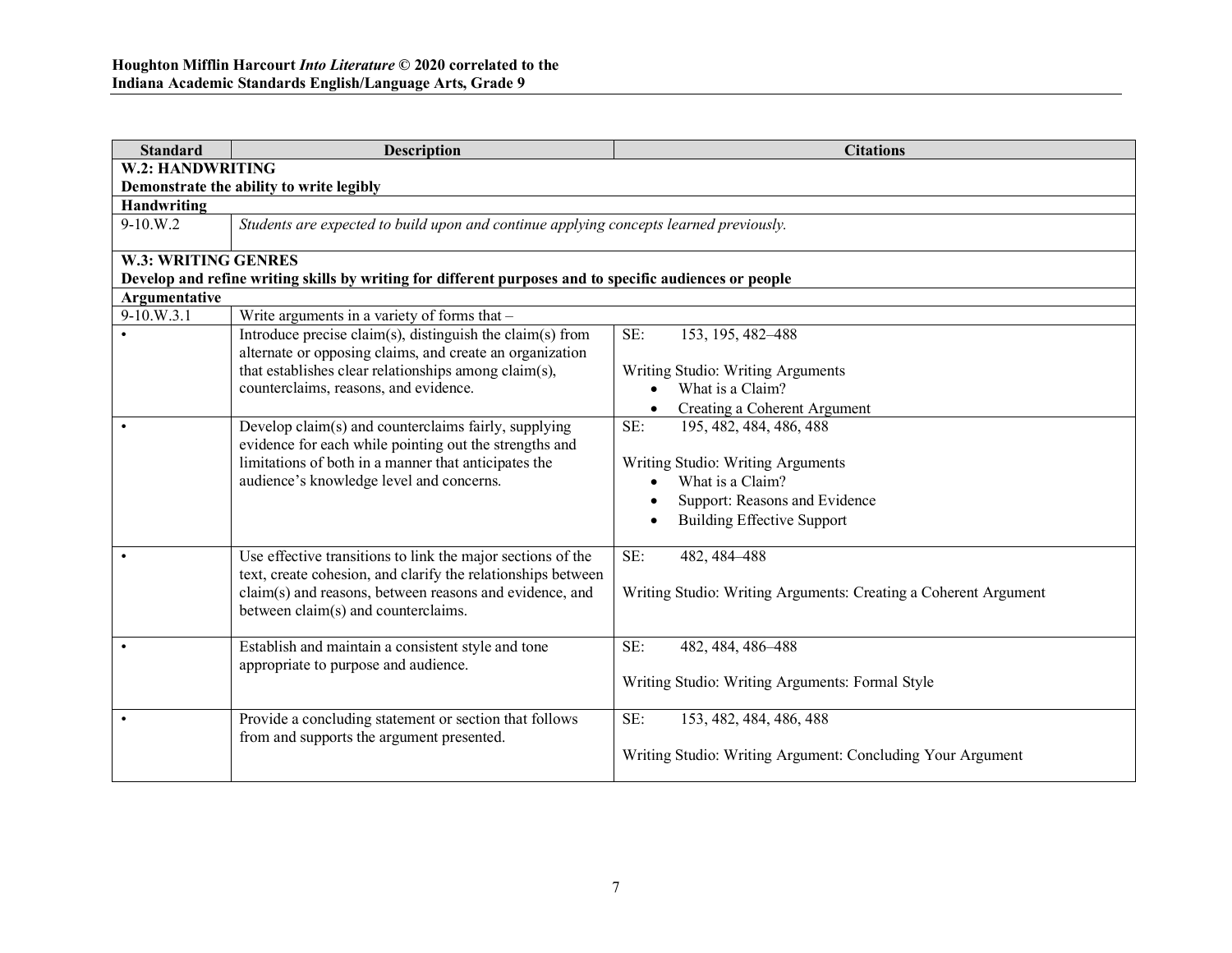| <b>Standard</b>    | <b>Description</b>                                                                                                                                                                                                                                          | <b>Citations</b>                                                                                                                                                   |  |
|--------------------|-------------------------------------------------------------------------------------------------------------------------------------------------------------------------------------------------------------------------------------------------------------|--------------------------------------------------------------------------------------------------------------------------------------------------------------------|--|
| <b>Informative</b> |                                                                                                                                                                                                                                                             |                                                                                                                                                                    |  |
| 9-10.W.3.2         | Write informative compositions on a variety of topics that -                                                                                                                                                                                                |                                                                                                                                                                    |  |
|                    | Introduce a topic; organize complex ideas, concepts, and<br>information to make important connections and<br>distinctions; include formatting (e.g., headings), graphics<br>(e.g., figures, tables), and multimedia when useful to<br>aiding comprehension. | SE:<br>13, 74-78, 80, 113, 158-162, 164, 207, 223, 408-412, 414, 433, 564-<br>568, 570<br>Writing Studio: Writing Informative Texts: Using Graphics and Multimedia |  |
|                    | Develop the topic with well-chosen, relevant, and<br>sufficient facts, extended definitions, concrete details,<br>quotations, or other information and examples appropriate<br>to the audience's knowledge of the topic.                                    | 13, 74-78, 80, 113, 158-162, 164, 207, 223, 408-412, 414, 433, 564-<br>SE:<br>568, 570                                                                             |  |
|                    | Use appropriate and varied transitions to link the major<br>sections of the text, create cohesion, and clarify the<br>relationships among complex ideas and concepts.                                                                                       | SE:<br>74, 78, 80, 158, 162, 164, 408, 410, 412, 414, 564, 566, 568, 570                                                                                           |  |
|                    | Choose language and content-specific vocabulary that<br>express ideas precisely and concisely to manage the<br>complexity of the topic, recognizing and eliminating<br>wordiness and redundancy.                                                            | 74, 78-80, 158, 161-162, 164, 207, 408, 411-412, 414, 564, 566, 568,<br>SE:<br>570                                                                                 |  |
|                    | Establish and maintain a style appropriate to the purpose<br>and audience.                                                                                                                                                                                  | SE:<br>74, 79–80, 158, 160, 163–164, 207, 408, 413–414, 568–570<br>Writing Studio: Writing Informative Texts: Formal Style                                         |  |
|                    | Provide a concluding statement or section that follows<br>from and supports the information or explanation<br>presented (e.g., articulating implications or the<br>significance of the topic).                                                              | SE:<br>13, 74, 76, 78, 80, 113, 158, 160, 207, 408, 410, 412, 414, 433, 564,<br>566, 568, 570                                                                      |  |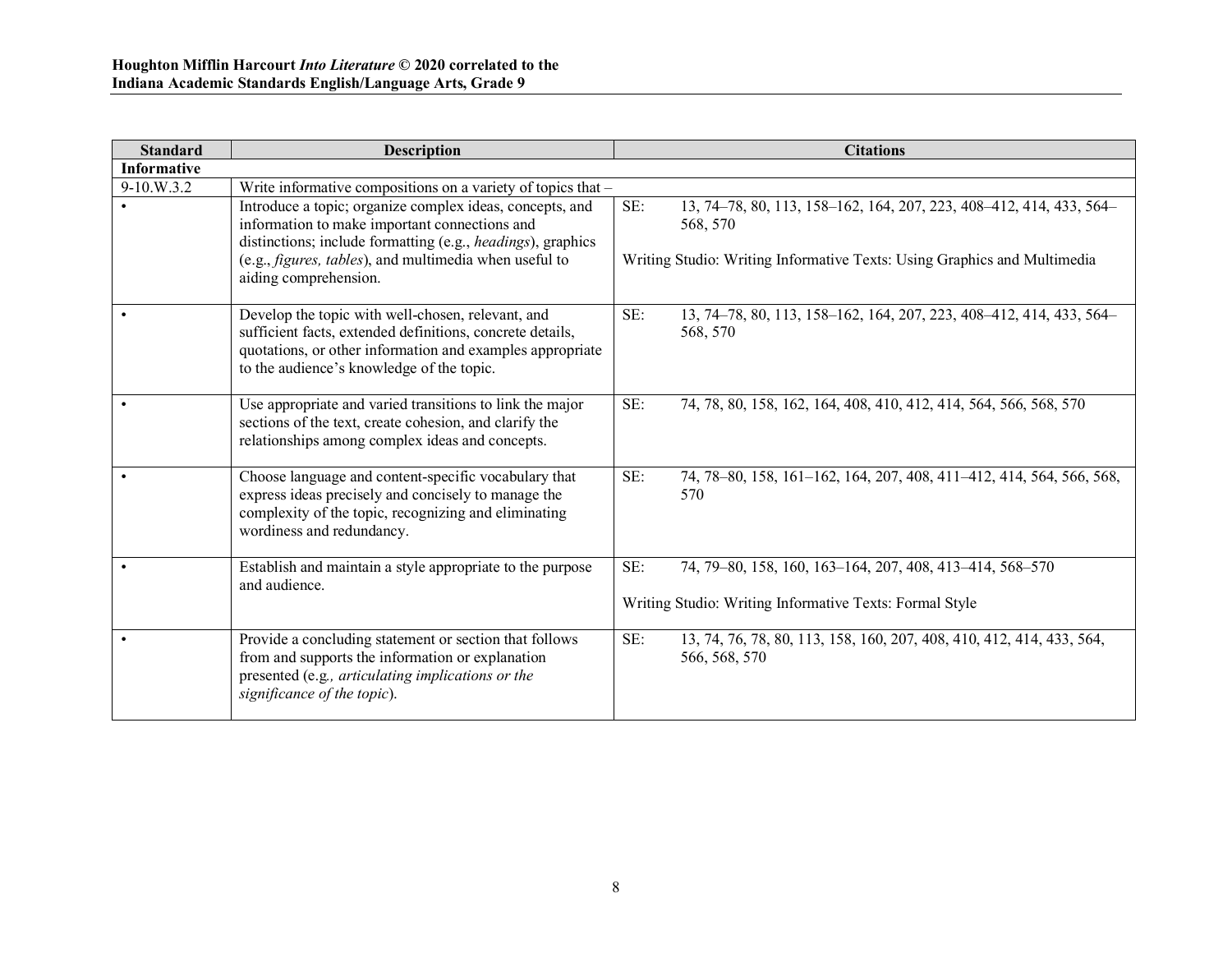| <b>Standard</b>  | <b>Description</b>                                                                                                    | <b>Citations</b>                                                                                            |
|------------------|-----------------------------------------------------------------------------------------------------------------------|-------------------------------------------------------------------------------------------------------------|
| <b>Narrative</b> |                                                                                                                       |                                                                                                             |
| 9-10.W.3.3       | Write narrative compositions in a variety of forms that -                                                             |                                                                                                             |
|                  | Engage and orient the reader by setting out a problem,<br>situation, or observation, establishing one or multiple     | SE:<br>43, 238-244, 360, 521                                                                                |
|                  | point(s) of view, and introducing a narrator and/or<br>characters.                                                    | Writing Studio: Writing Narratives<br>Narrative Context                                                     |
|                  |                                                                                                                       | Point of View and Characters<br>Narrative Structure<br>$\bullet$                                            |
|                  | Create a smooth progression of experiences or events.                                                                 | SE:<br>238, 240, 242, 244                                                                                   |
|                  |                                                                                                                       | Writing Studio: Writing Narratives<br>Narrative Structure                                                   |
|                  | Use narrative techniques, (e.g., dialogue, pacing,<br>description, reflection, and multiple plot lines), to develop   | SE:<br>43, 238-244, 360, 521                                                                                |
|                  | experiences, events, and/or characters.                                                                               | Writing Studio: Writing Narratives<br>Narrative Structure<br>$\bullet$<br>Narrative Techniques<br>$\bullet$ |
|                  |                                                                                                                       | The Language of Narrative                                                                                   |
|                  | Use a variety of techniques to sequence events so that they<br>build on one another to create a coherent whole.       | SE:<br>238, 242, 244, 521                                                                                   |
|                  |                                                                                                                       | Writing Studio: Writing Narratives: Narrative Structure                                                     |
|                  | Use precise words and phrases, telling details, and sensory<br>language to convey a vivid picture of the experiences, | SE:<br>43, 238, 241-242, 244, 360, 521                                                                      |
|                  | events, setting, and/or characters.                                                                                   | Writing Studio: Writing Narratives: The Language of Narrative                                               |
| $\bullet$        | Provide an ending that follows from and reflects on what<br>is experienced, observed, or resolved over the course of  | SE:<br>43, 238, 240, 242, 244                                                                               |
|                  | the narrative.                                                                                                        | Writing Studio: Writing Narratives: Narrative Structure                                                     |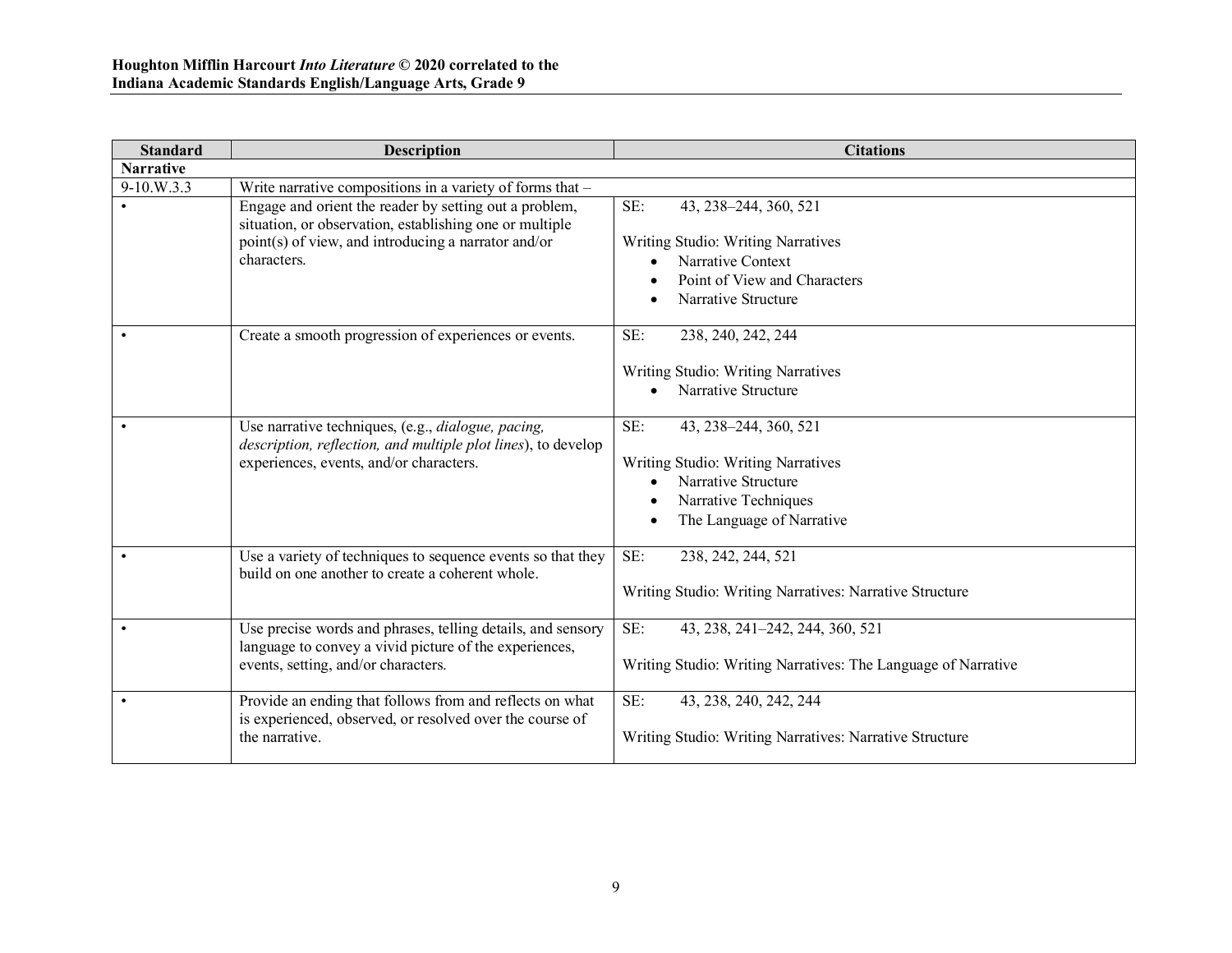| <b>Standard</b>                                                                                                                 | <b>Description</b>                                                                                                                                                                                                                                                                                    | <b>Citations</b>                                                                                                                                                                                                                         |  |  |  |
|---------------------------------------------------------------------------------------------------------------------------------|-------------------------------------------------------------------------------------------------------------------------------------------------------------------------------------------------------------------------------------------------------------------------------------------------------|------------------------------------------------------------------------------------------------------------------------------------------------------------------------------------------------------------------------------------------|--|--|--|
|                                                                                                                                 | <b>W.4: THE WRITING PROCESS</b>                                                                                                                                                                                                                                                                       |                                                                                                                                                                                                                                          |  |  |  |
|                                                                                                                                 | Produce coherent and legible documents by planning, drafting, revising, editing, and collaborating with others                                                                                                                                                                                        |                                                                                                                                                                                                                                          |  |  |  |
| <b>The Writing Process</b>                                                                                                      |                                                                                                                                                                                                                                                                                                       |                                                                                                                                                                                                                                          |  |  |  |
| 9-10.W.4                                                                                                                        | Apply the writing process to $-$                                                                                                                                                                                                                                                                      |                                                                                                                                                                                                                                          |  |  |  |
|                                                                                                                                 | Plan and develop; draft; revise using appropriate<br>reference materials; rewrite; try a new approach, focusing<br>on addressing what is most significant for a specific<br>purpose and audience; and edit to produce and strengthen<br>writing that is clear and coherent.                           | SE:<br>74-80, 158-164, 238-244, 408-414, 482-488, 564-570<br>Writing Studio: Writing as a Process<br>Introduction<br>$\bullet$<br>Task, Purpose, and Audience<br>$\bullet$<br>Planning and Drafting<br>$\bullet$<br>Revising and Editing |  |  |  |
|                                                                                                                                 |                                                                                                                                                                                                                                                                                                       | Trying a New Approach                                                                                                                                                                                                                    |  |  |  |
|                                                                                                                                 | Use technology to generate, produce, publish, and update<br>individual or shared writing products, taking advantage of<br>technology's capacity to link to other information and to<br>display information flexibly and dynamically (e.g., use of<br>publishing programs, integration of multimedia). | SE:<br>12, 28–29, 42, 69, 74–80, 97, 103, 113, 124, 143, 152–153, 158–164,<br>194-195, 207, 213, 223, 206-207, 238-244, 261, 408-414, 432-433,<br>454–455, 482–488, 564–570<br>Writing Studio: Producing and Publishing with Technology  |  |  |  |
|                                                                                                                                 |                                                                                                                                                                                                                                                                                                       | Introduction<br>$\bullet$                                                                                                                                                                                                                |  |  |  |
|                                                                                                                                 |                                                                                                                                                                                                                                                                                                       | Writing for the Internet                                                                                                                                                                                                                 |  |  |  |
|                                                                                                                                 |                                                                                                                                                                                                                                                                                                       | Interacting with Your Online Audience                                                                                                                                                                                                    |  |  |  |
|                                                                                                                                 |                                                                                                                                                                                                                                                                                                       | Using Technology to Collaborate                                                                                                                                                                                                          |  |  |  |
|                                                                                                                                 |                                                                                                                                                                                                                                                                                                       |                                                                                                                                                                                                                                          |  |  |  |
| <b>W.5: THE RESEARCH PROCESS</b><br>Build knowledge about the research process and the topic under study by conducting research |                                                                                                                                                                                                                                                                                                       |                                                                                                                                                                                                                                          |  |  |  |
| Finding, Assessing, Synthesizing, and Reporting Information                                                                     |                                                                                                                                                                                                                                                                                                       |                                                                                                                                                                                                                                          |  |  |  |
| $9-10$ .W.5                                                                                                                     | Conduct short as well as more sustained research<br>assignments and tasks to build knowledge about the<br>research process and the topic under study.                                                                                                                                                 | SE:<br>12-13, 28-29, 42, 52, 60, 68, 96-97, 102, 112-113, 124, 134-135,<br>142, 152-153, 158-164, 194-195, 206, 212-213, 222-223, 232, 260-<br>261, 272, 280, 390, 432-433, 444, 454-455, 520, 532                                       |  |  |  |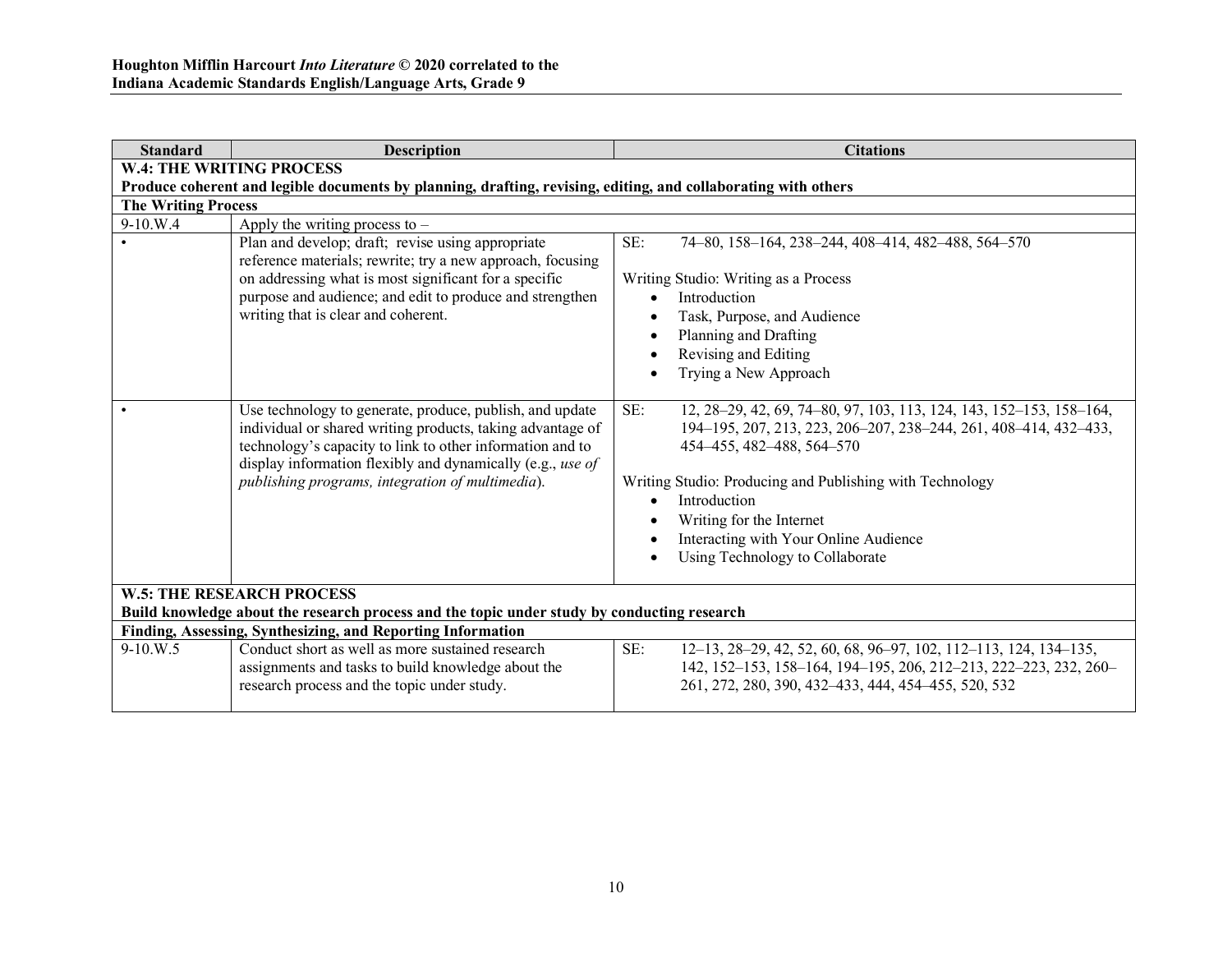| <b>Standard</b> | <b>Description</b>                                                                                                                | <b>Citations</b>                                                                                                                                                                                                                                                         |
|-----------------|-----------------------------------------------------------------------------------------------------------------------------------|--------------------------------------------------------------------------------------------------------------------------------------------------------------------------------------------------------------------------------------------------------------------------|
|                 | Formulate an inquiry question, and refine and narrow the<br>focus as research evolves.                                            | 12, 124, 135, 158-159, 194, 212, 432-433<br>SE:<br>Writing Studio: Conducting Research<br>Introduction<br>$\bullet$<br><b>Starting Your Research</b><br>Refocusing your Inquiry                                                                                          |
|                 | Gather relevant information from multiple authoritative<br>sources, using advanced searches effectively, and annotate<br>sources. | SE:<br>12, 28, 42, 52, 60, 68, 96-97, 102, 112, 124, 134, 142, 152-153, 158-<br>164, 222-223, 232, 272, 280, 390, 432-433, 444, 454, 532<br>Writing Studio: Conducting Research<br>Types of Sources<br>Using the Library for Research<br>Using the Internet for Research |
|                 | Assess the usefulness of each source in answering the<br>research question.                                                       | SE:<br>28, 52, 60, 102, 134, 142, 152, 194, 212, 260, 454<br>Writing Studio: Evaluating Sources<br>Introduction<br>$\bullet$<br><b>Evaluating Sources for Usefulness</b><br><b>Evaluating Sources for Reliability</b>                                                    |
|                 | Synthesize and integrate information into the text<br>selectively to maintain the flow of ideas.                                  | 29, 124, 158-164, 195, 410, 412, 414, 433, 565-566, 568, 570<br>SE:<br>Writing Studio: Using Textual Evidence: Synthesizing Information                                                                                                                                  |
|                 | Avoid plagiarism and overreliance on any one source and<br>follow a standard format (e.g., MLA, APA) for citation.                | SE:<br>124, 142, 158, 164, 532<br>Writing Studio: Conducting Research<br><b>Types of Sources</b><br>$\bullet$<br>Using the Library for Research<br>Using the Internet for Research                                                                                       |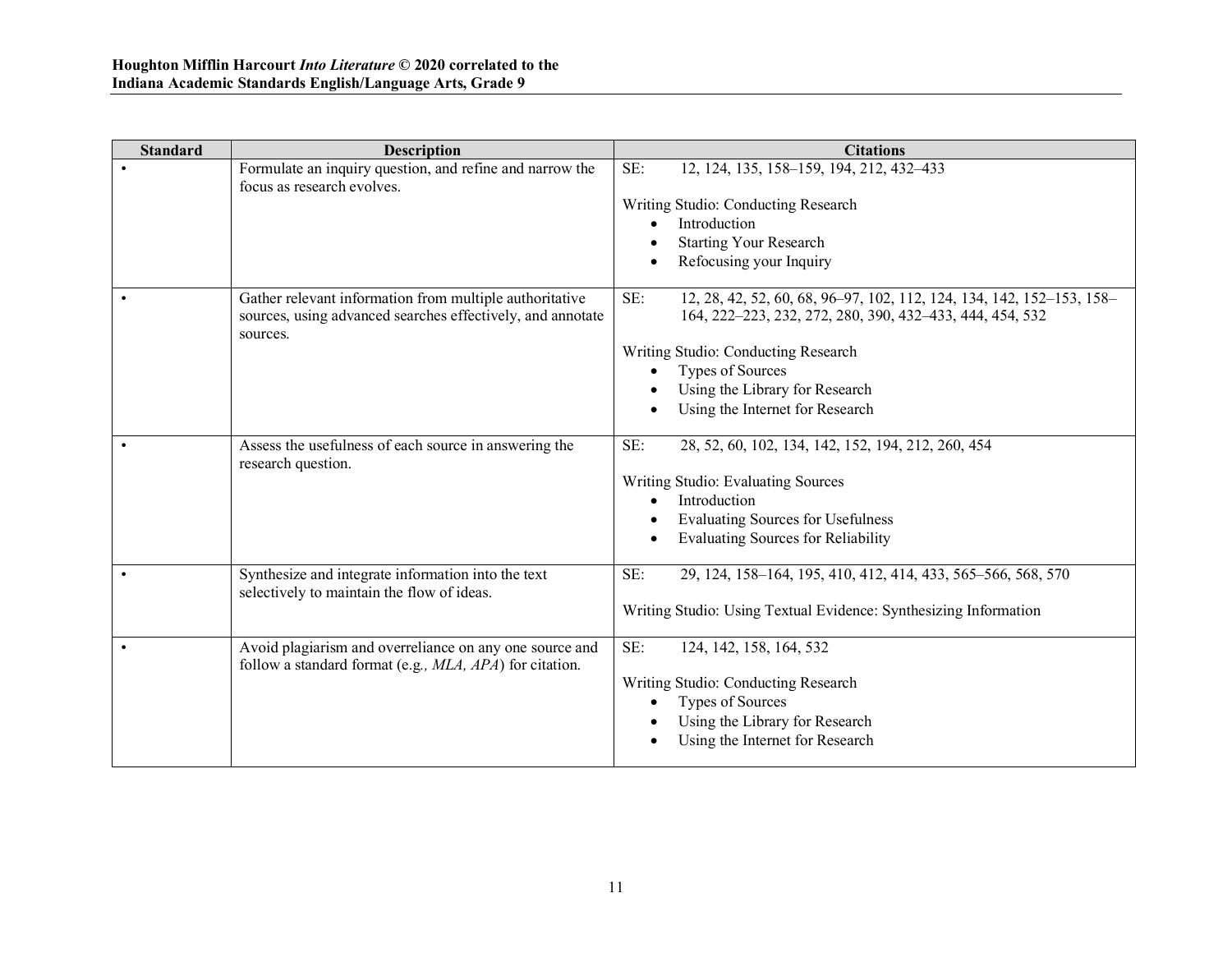| <b>Standard</b>                                  | <b>Description</b>                                                                                                             | <b>Citations</b>                                                                                                                                                  |  |
|--------------------------------------------------|--------------------------------------------------------------------------------------------------------------------------------|-------------------------------------------------------------------------------------------------------------------------------------------------------------------|--|
|                                                  | Present information, choosing from a variety of formats.                                                                       | 13, 29, 42, 53, 60, 69, 102-103, 112, 124, 135, 142-143, 152-153,<br>SE:<br>158-166, 195, 206-207, 223, 232-233, 272, 280, 433, 445, 454-455,<br>482-490, 532-533 |  |
|                                                  | <b>W.6: CONVENTIONS OF STANDARD ENGLISH</b>                                                                                    |                                                                                                                                                                   |  |
|                                                  | Demonstrate command of the conventions of standard English                                                                     |                                                                                                                                                                   |  |
| <b>Grammar and Usage</b>                         |                                                                                                                                |                                                                                                                                                                   |  |
| 9-10.W.9-10.1                                    | Demonstrate command of English grammar and usage, focusing on:                                                                 |                                                                                                                                                                   |  |
| 9-10.W.9-10.1a                                   | Pronouns $-$                                                                                                                   |                                                                                                                                                                   |  |
|                                                  | Students are expected to build upon and continue applying conventions learned previously.                                      |                                                                                                                                                                   |  |
| 9-10.W.9-10.1b                                   | Verbs - Forming and using verbs in the indicative,<br>imperative, interrogative, conditional, and subjunctive<br>moods.        | Grammar Studio: Using Verbs Correctly                                                                                                                             |  |
| 9-10.W.9-10.1c                                   | Adjectives and Adverbs -                                                                                                       |                                                                                                                                                                   |  |
|                                                  | Students are expected to build upon and continue applying conventions learned previously.                                      |                                                                                                                                                                   |  |
| 9-10.W.9-10.1d                                   | Phrases and Clauses -                                                                                                          |                                                                                                                                                                   |  |
|                                                  | Students are expected to build upon and continue applying conventions learned previously.                                      |                                                                                                                                                                   |  |
| 9-10.W.9-10.1e                                   | Usage - Identifying and using parallelism in all writing<br>to present items in a series and items juxtaposed for<br>emphasis. | SE:<br>56, 63, 88, 99, 281, 286, 393                                                                                                                              |  |
| <b>Capitalization, Punctuation, and Spelling</b> |                                                                                                                                |                                                                                                                                                                   |  |
| 9-10.W.9-10.2                                    | Demonstrate command of the conventions of standard English capitalization, punctuation, and spelling focusing on:              |                                                                                                                                                                   |  |
| 9-10.W.9-10.2a                                   | Capitalization-                                                                                                                |                                                                                                                                                                   |  |
|                                                  | Students are expected to build upon and continue applying conventions learned previously                                       |                                                                                                                                                                   |  |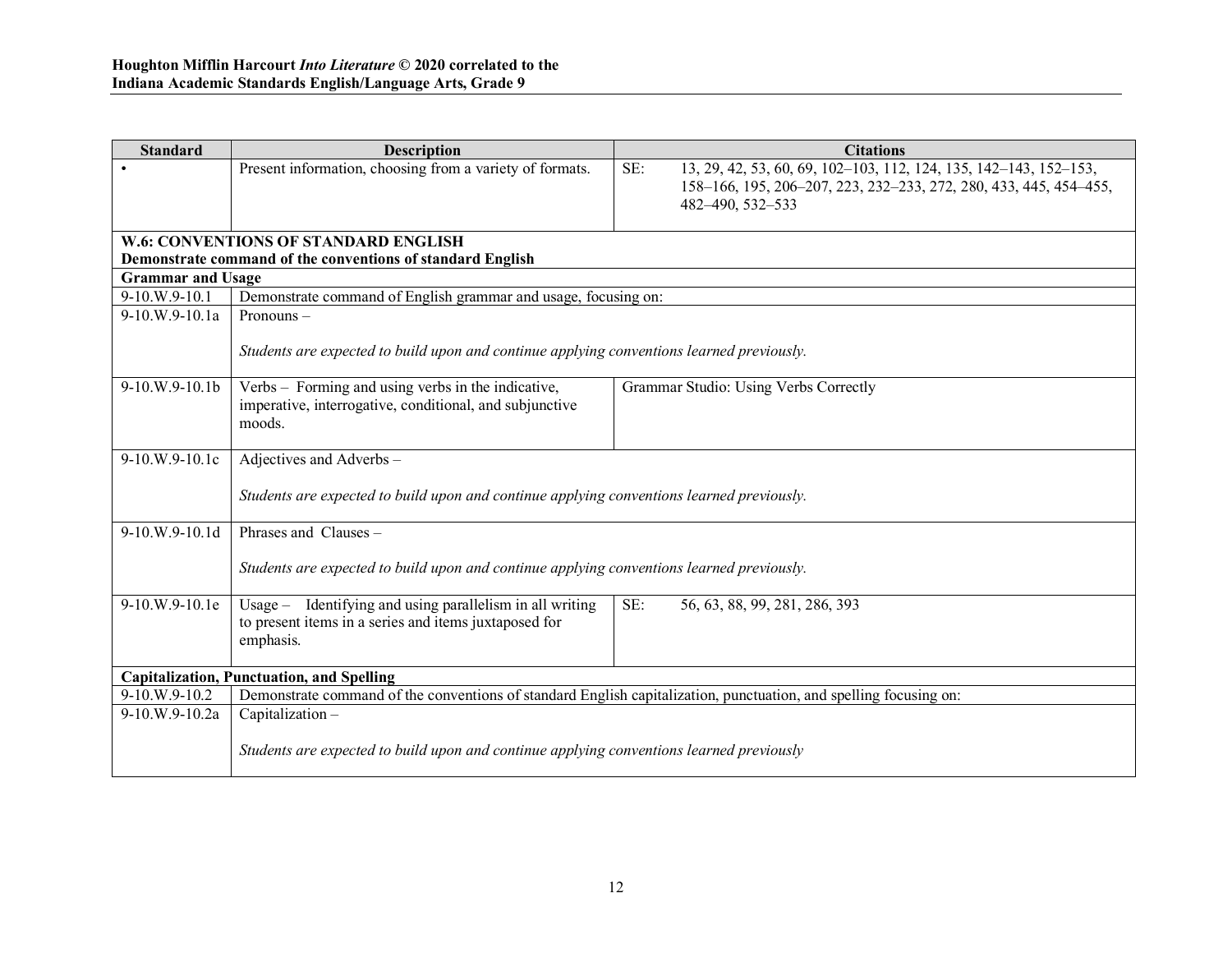| <b>Standard</b>                                          | <b>Description</b>                                                                                                                                                                                                                                                  | <b>Citations</b>                                                                                                                                                                                                                                                                                                                                           |  |  |  |
|----------------------------------------------------------|---------------------------------------------------------------------------------------------------------------------------------------------------------------------------------------------------------------------------------------------------------------------|------------------------------------------------------------------------------------------------------------------------------------------------------------------------------------------------------------------------------------------------------------------------------------------------------------------------------------------------------------|--|--|--|
| 9-10.W.9-10.2b                                           | Punctuation-                                                                                                                                                                                                                                                        |                                                                                                                                                                                                                                                                                                                                                            |  |  |  |
|                                                          | Using a semicolon and a conjunctive adverb to link two or<br>more closely related independent clauses.                                                                                                                                                              | 118, 127<br>SE:<br>Grammar Studio: Semicolons                                                                                                                                                                                                                                                                                                              |  |  |  |
| 9-10.W.9-10.2c                                           | $Spelling -$                                                                                                                                                                                                                                                        |                                                                                                                                                                                                                                                                                                                                                            |  |  |  |
|                                                          | Students are expected to build upon and continue applying conventions learned previously.                                                                                                                                                                           |                                                                                                                                                                                                                                                                                                                                                            |  |  |  |
| <b>Speaking and Listening</b>                            |                                                                                                                                                                                                                                                                     |                                                                                                                                                                                                                                                                                                                                                            |  |  |  |
| <b>SL.1: LEARNING OUTCOME FOR SPEAKING AND LISTENING</b> |                                                                                                                                                                                                                                                                     |                                                                                                                                                                                                                                                                                                                                                            |  |  |  |
|                                                          | Refine and apply effective communication skills through speaking and active listening                                                                                                                                                                               |                                                                                                                                                                                                                                                                                                                                                            |  |  |  |
| <b>Learning Outcome</b>                                  |                                                                                                                                                                                                                                                                     |                                                                                                                                                                                                                                                                                                                                                            |  |  |  |
| $9-10.SL.1$                                              | Listen actively and adjust the use of spoken language<br>(e.g., <i>conventions, style, vocabulary</i> ) to communicate<br>effectively with a variety of audiences and for different<br>purposes.                                                                    | SE:<br>29, 53, 69, 97, 103, 113, 135, 165–166, 195, 207, 223, 233, 242, 273,<br>391, 433, 445, 455, 479, 489-490, 533, 572<br>Speaking and Listening Studio: Participating in Collaborative Discussions<br>Listening and Responding<br>$\bullet$<br>Speaking Constructively<br>Speaking and Listening Studio: Giving a Presentation: Style in Presentation |  |  |  |
|                                                          | <b>SL.2: DISCUSSION AND COLLABORATION</b>                                                                                                                                                                                                                           |                                                                                                                                                                                                                                                                                                                                                            |  |  |  |
|                                                          | Refine and apply reciprocal communication skills by participating in a range of collaborative discussions                                                                                                                                                           |                                                                                                                                                                                                                                                                                                                                                            |  |  |  |
| <b>Discussion and Collaboration</b>                      |                                                                                                                                                                                                                                                                     |                                                                                                                                                                                                                                                                                                                                                            |  |  |  |
| $9-10.SL.2.1$                                            | Initiate and participate effectively in a range of<br>collaborative discussions (one-on-one, in groups, and<br>teacher-led) on grade-appropriate topics, texts, and issues,<br>building on others' ideas and expressing personal ideas<br>clearly and persuasively. | SE:<br>13, 29, 42, 60–61, 70–71, 97, 102–103, 113, 125, 135, 142, 153–155,<br>166, 195, 206, 223, 232-235, 261, 272-273, 280, 391, 404-405, 433,<br>445, 455, 478-479, 571-572                                                                                                                                                                             |  |  |  |
| $9-10.SL.2.2$                                            | Examine, analyze, and reflect on ideas and support or<br>refute points under discussion, by providing specific<br>evidence from materials under study and other resources.                                                                                          | SE:<br>13, 29, 42, 60–61, 69, 96–97, 102–103, 112–113, 124–125, 135, 142,<br>153, 195, 223, 232, 261, 273, 280, 391, 433, 445, 455, 532, 572                                                                                                                                                                                                               |  |  |  |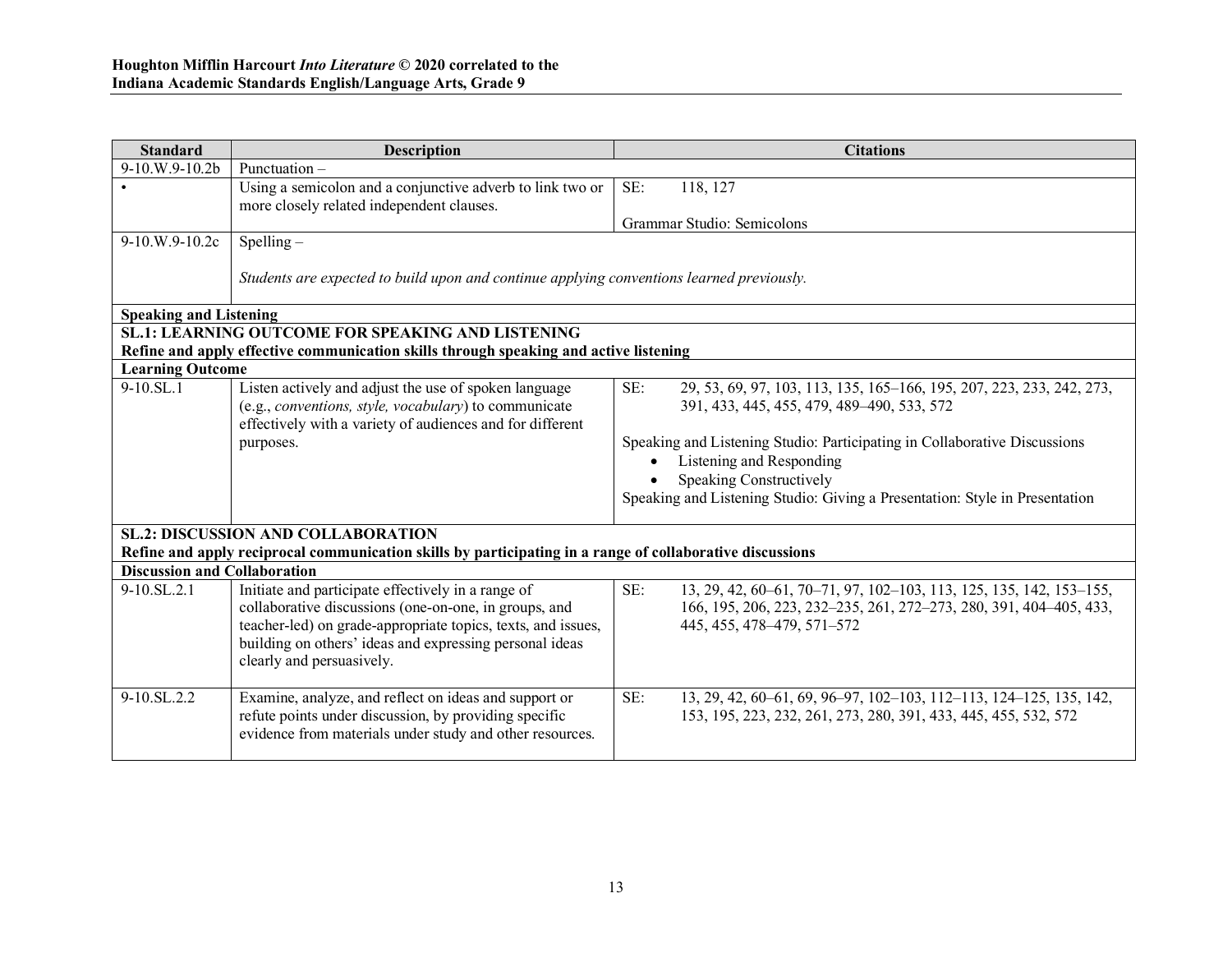| <b>Standard</b>                                                                                       | <b>Description</b>                                                                                                                                                                                                                                                 | <b>Citations</b>                                                                                                                                                                                            |  |  |  |
|-------------------------------------------------------------------------------------------------------|--------------------------------------------------------------------------------------------------------------------------------------------------------------------------------------------------------------------------------------------------------------------|-------------------------------------------------------------------------------------------------------------------------------------------------------------------------------------------------------------|--|--|--|
| $9-10.SL.2.3$                                                                                         | Work with peers to set rules for collegial discussions and<br>decision-making (e.g., informal consensus, taking votes on<br>key issues, presentation of alternate views), clear goals<br>and deadlines, and individual roles as needed.                            | 13, 29, 69, 97, 103, 113, 195, 273, 433, 445, 455, 573<br>SE:<br>Speaking and Listening Studio: Participating in Collaborative<br>Discussions: Establishing and Following Procedure                         |  |  |  |
| $9-10$ .SL.2.4                                                                                        | Propel conversations by posing and responding to<br>questions that relate the current discussion to broader<br>themes or larger ideas; actively incorporate others into the<br>discussion; and clarify, verify, or challenge ideas and<br>conclusions.             | SE:<br>13, 29, 53, 69, 97, 113, 166, 195, 223, 233, 312, 433, 445, 455, 490,<br>521, 561, 571–572<br>Speaking and Listening Studio: Participating in Collaborative Discussions:<br>Listening and Responding |  |  |  |
| $9-10$ .SL.2.5                                                                                        | Respond thoughtfully to multiple perspectives, summarize<br>points of agreement and disagreement, and, when<br>warranted, qualify or justify personal views and<br>understanding and make new connections in reference to<br>the evidence and reasoning presented. | SE:<br>13, 29, 69, 97, 103, 135, 155, 223, 273, 445, 479, 489–490<br>Speaking and Listening Studio: Participating in Collaborative Discussions:<br>Wrapping Up Your Discussion                              |  |  |  |
| <b>SL.3: COMPREHENSION</b>                                                                            |                                                                                                                                                                                                                                                                    |                                                                                                                                                                                                             |  |  |  |
| Refine and apply active listening and interpretation skills using various strategies<br>Comprehension |                                                                                                                                                                                                                                                                    |                                                                                                                                                                                                             |  |  |  |
| 9-10.SL.3.1                                                                                           | Integrate and multiple sources of information presented in<br>diverse media and formats (e.g., visually, quantitatively,<br><i>orally</i> ) evaluating the credibility and accuracy of each                                                                        | SE:<br>13, 28–29, 60–61, 68–69, 96–97, 102–103, 112, 134–135, 194–195,<br>260-261, 454-455                                                                                                                  |  |  |  |
|                                                                                                       | source.                                                                                                                                                                                                                                                            | Speaking and Listening Studio: Using Media in a Presentation: Types of<br>Media: Audio, Video, and Images                                                                                                   |  |  |  |
| $9-10$ .SL.3.2                                                                                        | Evaluate a speaker's point of view, reasoning, and use of<br>evidence and rhetoric, identifying any fallacious reasoning<br>or exaggerated or distorted evidence.                                                                                                  | SE:<br>135, 166, 490<br>Speaking and Listening Studio: Analyzing and Evaluating Presentations                                                                                                               |  |  |  |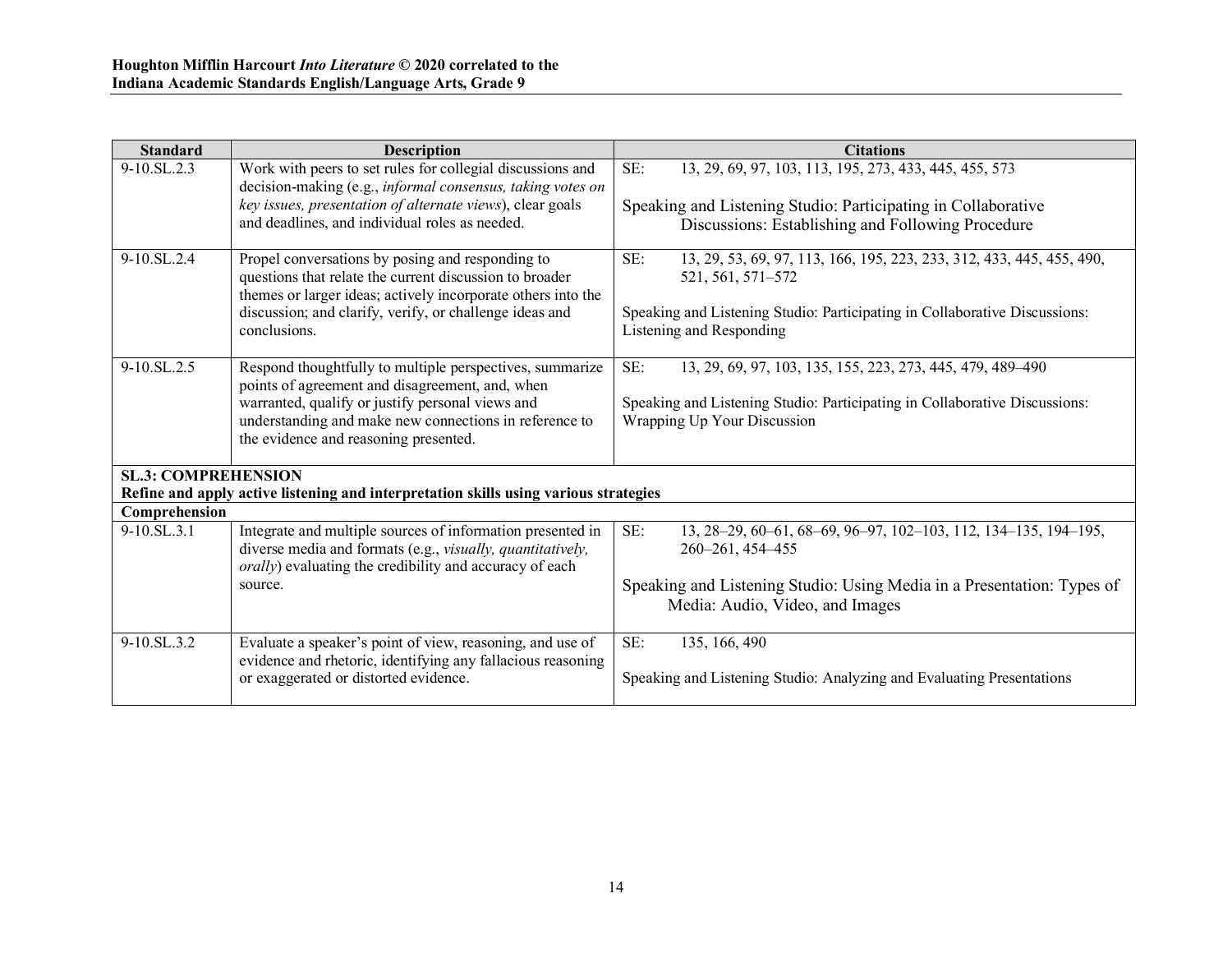| <b>Standard</b>                                                                                                        | <b>Description</b>                                                                                                                                                                                                                                                | <b>Citations</b>                                                                                                                                                                                                                                                       |  |  |  |  |  |
|------------------------------------------------------------------------------------------------------------------------|-------------------------------------------------------------------------------------------------------------------------------------------------------------------------------------------------------------------------------------------------------------------|------------------------------------------------------------------------------------------------------------------------------------------------------------------------------------------------------------------------------------------------------------------------|--|--|--|--|--|
|                                                                                                                        | <b>SL.4: PRESENTATION OF KNOWLEDGE AND IDEAS</b>                                                                                                                                                                                                                  |                                                                                                                                                                                                                                                                        |  |  |  |  |  |
| Refine and apply speaking skills to communicate ideas effectively in a variety of situations                           |                                                                                                                                                                                                                                                                   |                                                                                                                                                                                                                                                                        |  |  |  |  |  |
| <b>Presentation of Knowledge and Ideas</b>                                                                             |                                                                                                                                                                                                                                                                   |                                                                                                                                                                                                                                                                        |  |  |  |  |  |
| $9-10$ .SL.4.1                                                                                                         | Present information, findings, and supporting evidence<br>clearly, concisely, and logically such that listeners can<br>follow the line of reasoning and the organization,<br>development, substance, and style are appropriate to<br>purpose, audience, and task. | SE:<br>13, 29, 53, 61, 71, 69, 103, 113, 135, 143, 153, 155, 165–166, 181,<br>195, 213, 223, 235, 273, 312, 334, 433, 455, 475, 479, 489-490, 533,<br>561, 571–572                                                                                                     |  |  |  |  |  |
| $9-10$ .SL.4.2                                                                                                         | Create engaging presentations that make strategic and<br>creative use of digital media (e.g., textual, graphical,<br>audio, visual, and interactive elements) to add interest and<br>enhance understanding of findings, reasoning, and<br>evidence.               | SE:<br>43, 53, 69, 103, 143, 165–166, 213, 281, 489, 521, 533<br>Speaking and Listening Studio: Using Media in a Presentation<br>Introduction<br>$\bullet$<br>Types of Media: Audio, Video, and Images<br>$\bullet$<br><b>Using Presentation Software</b><br>$\bullet$ |  |  |  |  |  |
| 9-10.SL.4.3                                                                                                            | Students are expected to build upon and continue applying concepts learned previously.                                                                                                                                                                            |                                                                                                                                                                                                                                                                        |  |  |  |  |  |
| <b>Media Literacy</b>                                                                                                  |                                                                                                                                                                                                                                                                   |                                                                                                                                                                                                                                                                        |  |  |  |  |  |
|                                                                                                                        | <b>ML.1: LEARNING OUTCOME FOR MEDIA LITERACY</b>                                                                                                                                                                                                                  |                                                                                                                                                                                                                                                                        |  |  |  |  |  |
| Develop and enhance understanding of the roles of media and techniques and strategies used to achieve various purposes |                                                                                                                                                                                                                                                                   |                                                                                                                                                                                                                                                                        |  |  |  |  |  |
| <b>Learning Outcome</b>                                                                                                |                                                                                                                                                                                                                                                                   |                                                                                                                                                                                                                                                                        |  |  |  |  |  |
| $9-10$ .ML.1                                                                                                           | Critically analyze information found in electronic, print,<br>and mass media used to inform, persuade, entertain, and<br>transmit culture.                                                                                                                        | Representative pages:<br>SE:<br>2–12, 17–28, 100–102, 136–142, 146–152, 154, 185–194, 199–206,<br>210-212, 248-260, 265-273, 437-444, 456-474, 478, 525-532, 536-<br>548                                                                                               |  |  |  |  |  |